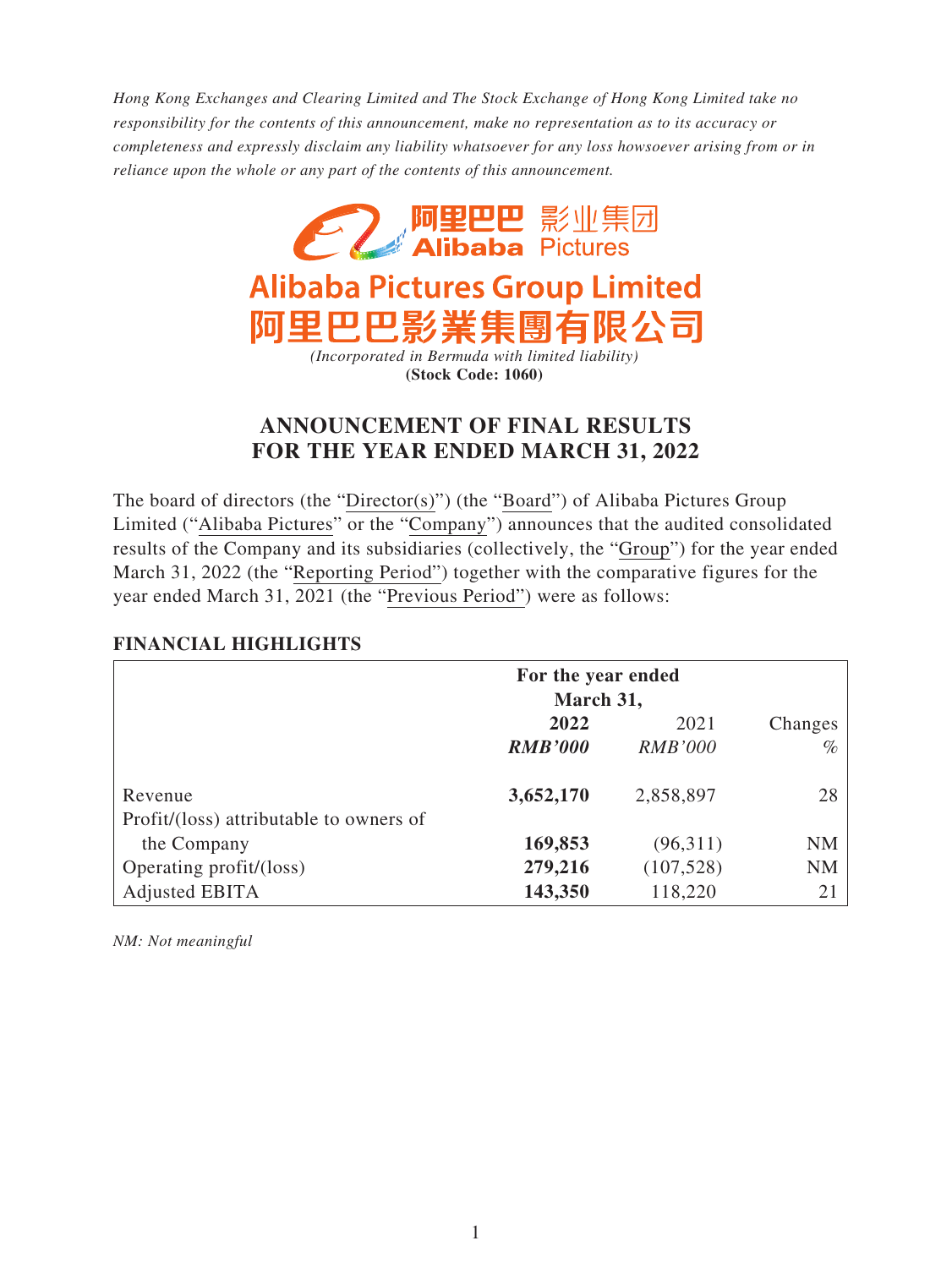# **CONSOLIDATED STATEMENT OF PROFIT OR LOSS**

|                                                                                               | For the year ended |                 |                |
|-----------------------------------------------------------------------------------------------|--------------------|-----------------|----------------|
|                                                                                               |                    | <b>March 31</b> |                |
|                                                                                               |                    | 2022            | 2021           |
|                                                                                               | <b>Note</b>        | <b>RMB'000</b>  | <b>RMB'000</b> |
| <b>Revenue</b>                                                                                | 3                  | 3,652,170       | 2,858,897      |
| Cost of sales and services                                                                    | 6                  | (2,157,025)     | (1,471,489)    |
| <b>Gross profit</b>                                                                           |                    | 1,495,145       | 1,387,408      |
| Selling and marketing expenses                                                                | 6                  | (564, 571)      | (438, 674)     |
| Administrative expenses                                                                       | 6                  | (925, 474)      | (870, 013)     |
| Impairment losses on financial assets, net                                                    |                    | (176, 150)      | (143, 844)     |
| Other income                                                                                  | $\overline{4}$     | 113,078         | 47,345         |
| Other gains/(losses), net                                                                     | 5                  | 337,188         | (89,750)       |
| <b>Operating profit/(loss)</b>                                                                |                    | 279,216         | (107, 528)     |
| Finance income                                                                                | $\overline{7}$     | 91,988          | 102,292        |
| Finance expenses                                                                              | $\overline{7}$     | (12,703)        | (18, 746)      |
| Finance income, net                                                                           |                    | 79,285          | 83,546         |
| Share of loss of and gain on dilution of investments<br>accounted for using the equity method | 10                 | (10,749)        | (3,751)        |
| Impairment of investments accounted for using the<br>equity method                            | 10                 | (218, 850)      | (90, 254)      |
| Profit/(loss) before income tax                                                               |                    | 128,902         | (117,987)      |
| Income tax credit                                                                             | 8                  | 25,413          | 802            |
| Profit/(loss) for the year                                                                    |                    | 154,315         | (117, 185)     |
| Profit/(loss) attributable to:                                                                |                    |                 |                |
| Owners of the Company                                                                         |                    | 169,853         | (96,311)       |
| Non-controlling interests                                                                     |                    | (15, 538)       | (20, 874)      |
| Earnings/(loss) per share attributable to owners of<br>the Company for the year               |                    |                 |                |
| <i>(expressed in RMB cents per share)</i>                                                     | 9                  |                 |                |
| - Basic                                                                                       |                    | 0.64            | (0.36)         |
| - Diluted                                                                                     |                    | 0.64            | (0.36)         |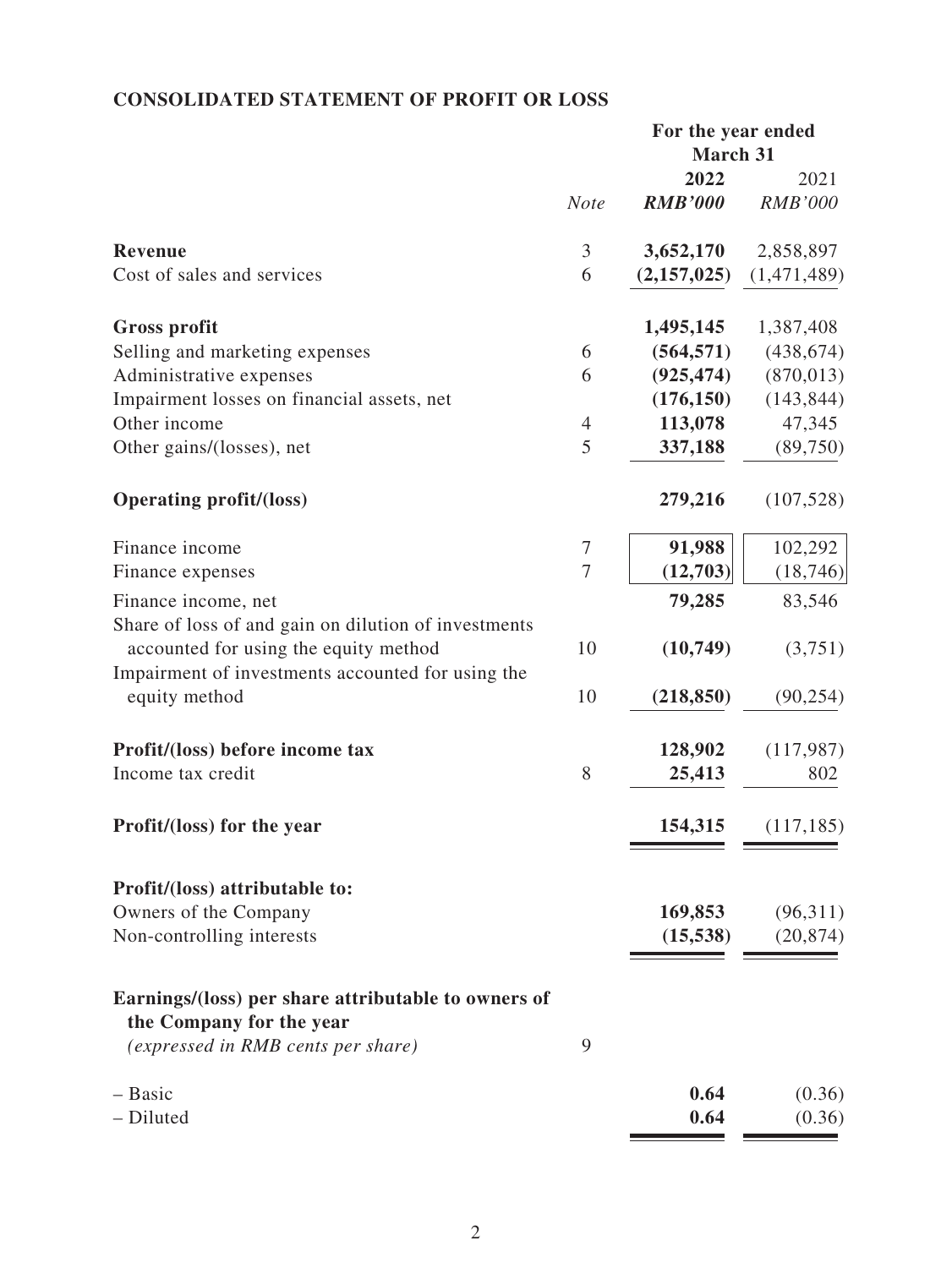# **CONSOLIDATED STATEMENT OF COMPREHENSIVE INCOME**

|                                                      |             | For the year ended |                |
|------------------------------------------------------|-------------|--------------------|----------------|
|                                                      |             | <b>March 31</b>    |                |
|                                                      |             | 2022               | 2021           |
|                                                      | <b>Note</b> | <b>RMB'000</b>     | <b>RMB'000</b> |
| Profit/(loss) for the year                           |             | 154,315            | (117, 185)     |
| Other comprehensive loss:                            |             |                    |                |
| Items that may be reclassified to profit or loss     |             |                    |                |
| Share of other comprehensive income of an associate  | 10          | 1,393              |                |
| Currency translation differences attributable to     |             |                    |                |
| owners of the Company                                |             | (79,691)           | (162, 860)     |
| Items that may not be reclassified to profit or loss |             |                    |                |
| Currency translation differences attributable to     |             |                    |                |
| non-controlling interests                            |             | (8,312)            | (3,438)        |
| Other comprehensive loss for the year, net of tax    |             | (86, 610)          | (166, 298)     |
| Total comprehensive income/(loss) for the year       |             | 67,705             | (283, 483)     |
| <b>Attributable to:</b>                              |             |                    |                |
| - Owners of the Company                              |             | 91,555             | (259, 171)     |
| - Non-controlling interests                          |             | (23, 850)          | (24, 312)      |
|                                                      |             |                    |                |
| Total comprehensive income/(loss) for the year       |             | 67,705             | (283, 483)     |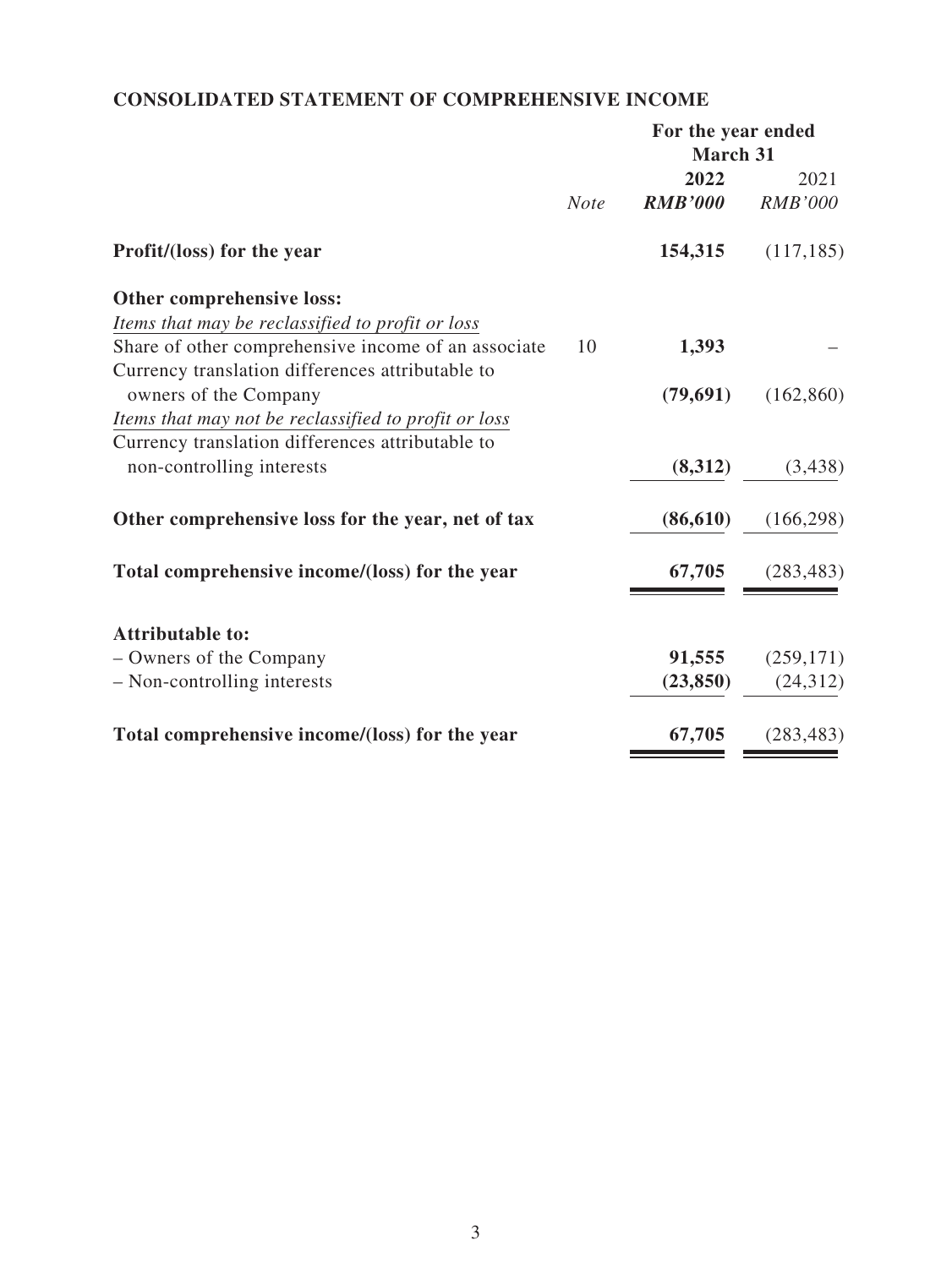# **CONSOLIDATED BALANCE SHEET**

|                                                       | As at March 31 |                |                |
|-------------------------------------------------------|----------------|----------------|----------------|
|                                                       |                | 2022           | 2021           |
|                                                       | <b>Note</b>    | <b>RMB'000</b> | <b>RMB'000</b> |
| <b>Assets</b>                                         |                |                |                |
| <b>Non-current assets</b>                             |                |                |                |
| Property, plant and equipment                         |                | 23,352         | 62,113         |
| Investment property                                   |                | 21,400         | 22,562         |
| Goodwill                                              |                | 3,551,116      | 3,551,116      |
| Intangible assets                                     |                | 113,676        | 126,461        |
| Right-of-use assets                                   |                | 148,043        | 244,868        |
| Deferred income tax assets                            |                | 13,401         | 11,453         |
| Investments accounted for using the equity method     | 10             | 1,723,173      | 2,075,319      |
| Film and TV rights and investments                    |                | 204,067        | 221,413        |
| Financial assets at fair value through profit or loss |                | 1,317,685      | 1,131,683      |
| Trade and other receivables, and prepayments          | 11             | 598,989        | 691,847        |
|                                                       |                | 7,714,902      | 8,138,835      |
| <b>Current assets</b>                                 |                |                |                |
| Inventories                                           |                | 17,831         |                |
| Film and TV rights and investments                    |                | 1,740,729      | 1,305,498      |
| Trade and other receivables, and prepayments          | 11             | 2,546,345      | 2,171,718      |
| Current income tax recoverable                        |                |                | 946            |
| Financial assets at fair value through profit or loss |                |                | 7,000          |
| Cash and cash equivalents                             |                | 3,538,214      | 3,897,802      |
| Restricted cash                                       |                | 18,677         | 19,083         |
|                                                       |                | 7,861,796      | 7,402,047      |
| <b>Total assets</b>                                   |                | 15,576,698     | 15,540,882     |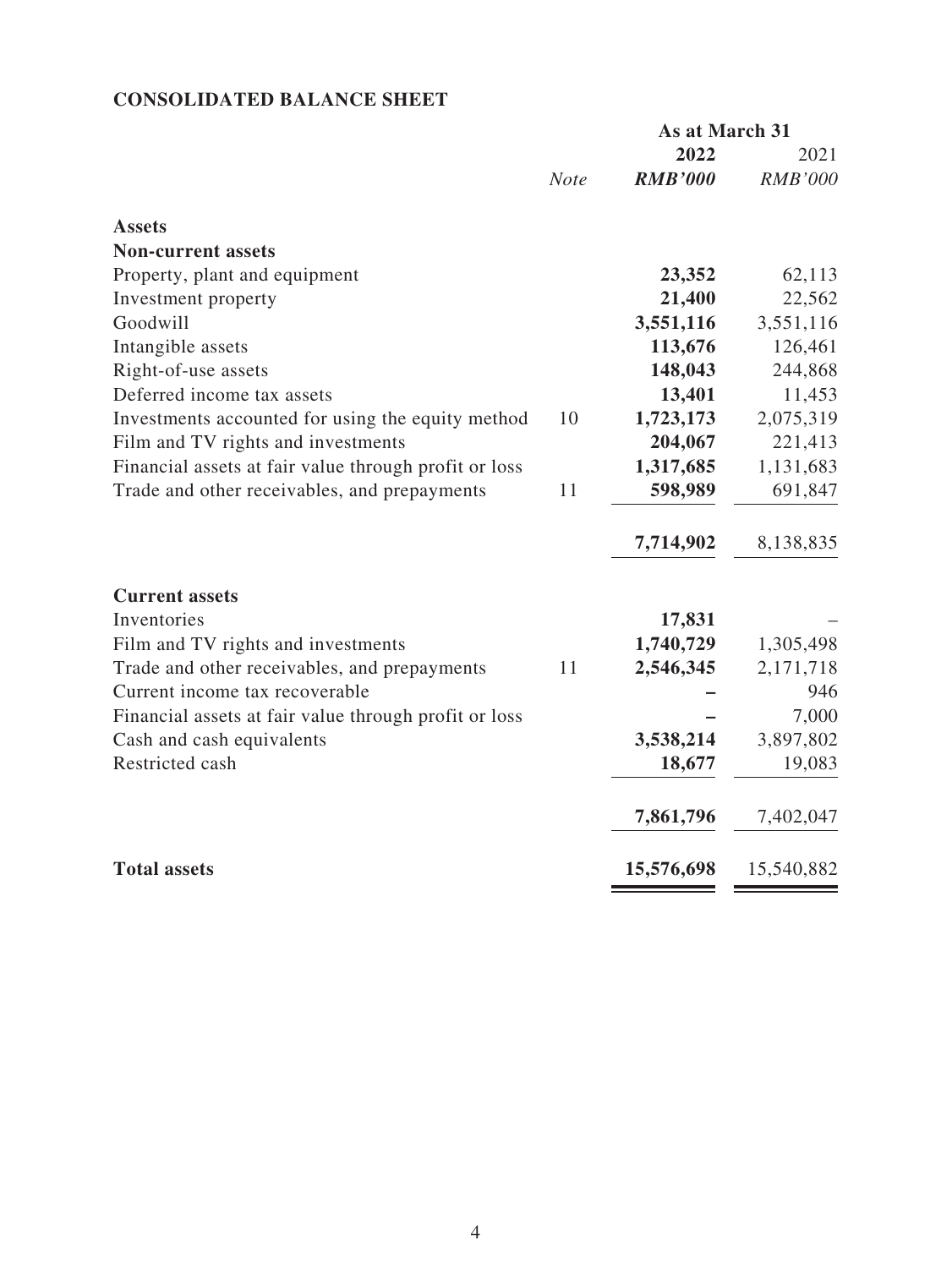|                                                                              | As at March 31 |                      |                |
|------------------------------------------------------------------------------|----------------|----------------------|----------------|
|                                                                              |                | 2022                 | 2021           |
|                                                                              | <b>Note</b>    | <b>RMB'000</b>       | <b>RMB'000</b> |
| <b>Liabilities</b>                                                           |                |                      |                |
| <b>Non-current liabilities</b>                                               |                |                      |                |
| <b>Borrowings</b>                                                            | 13             |                      | 15,000         |
| Deferred income tax liabilities                                              |                | 49,302               | 62,657         |
| Lease liabilities                                                            |                | 137,231              | 247,513        |
|                                                                              |                | 186,533              | 325,170        |
|                                                                              |                |                      |                |
| <b>Current liabilities</b>                                                   | 12             |                      | 1,252,279      |
| Trade and other payables, and accrued charges<br><b>Contract liabilities</b> |                | 1,119,921<br>186,345 | 61,297         |
| Current tax liabilities                                                      |                | 883                  | 243            |
| <b>Borrowings</b>                                                            | 13             | 9,375                | 15,000         |
| Lease liabilities                                                            |                | 30,639               | 48,955         |
|                                                                              |                |                      |                |
|                                                                              |                | 1,347,163            | 1,377,774      |
| <b>Total liabilities</b>                                                     |                | 1,533,696            | 1,702,944      |
| <b>Equity</b>                                                                |                |                      |                |
| <b>Equity attributable to owners of the Company</b>                          |                |                      |                |
| Share capital                                                                |                | 5,452,976            | 5,424,523      |
| Reserves                                                                     |                | 8,564,131            | 8,361,798      |
|                                                                              |                | 14,017,107           | 13,786,321     |
| <b>Non-controlling interests</b>                                             |                | 25,895               | 51,617         |
| <b>Total equity</b>                                                          |                | 14,043,002           | 13,837,938     |
| <b>Total equity and liabilities</b>                                          |                | 15,576,698           | 15,540,882     |
|                                                                              |                |                      |                |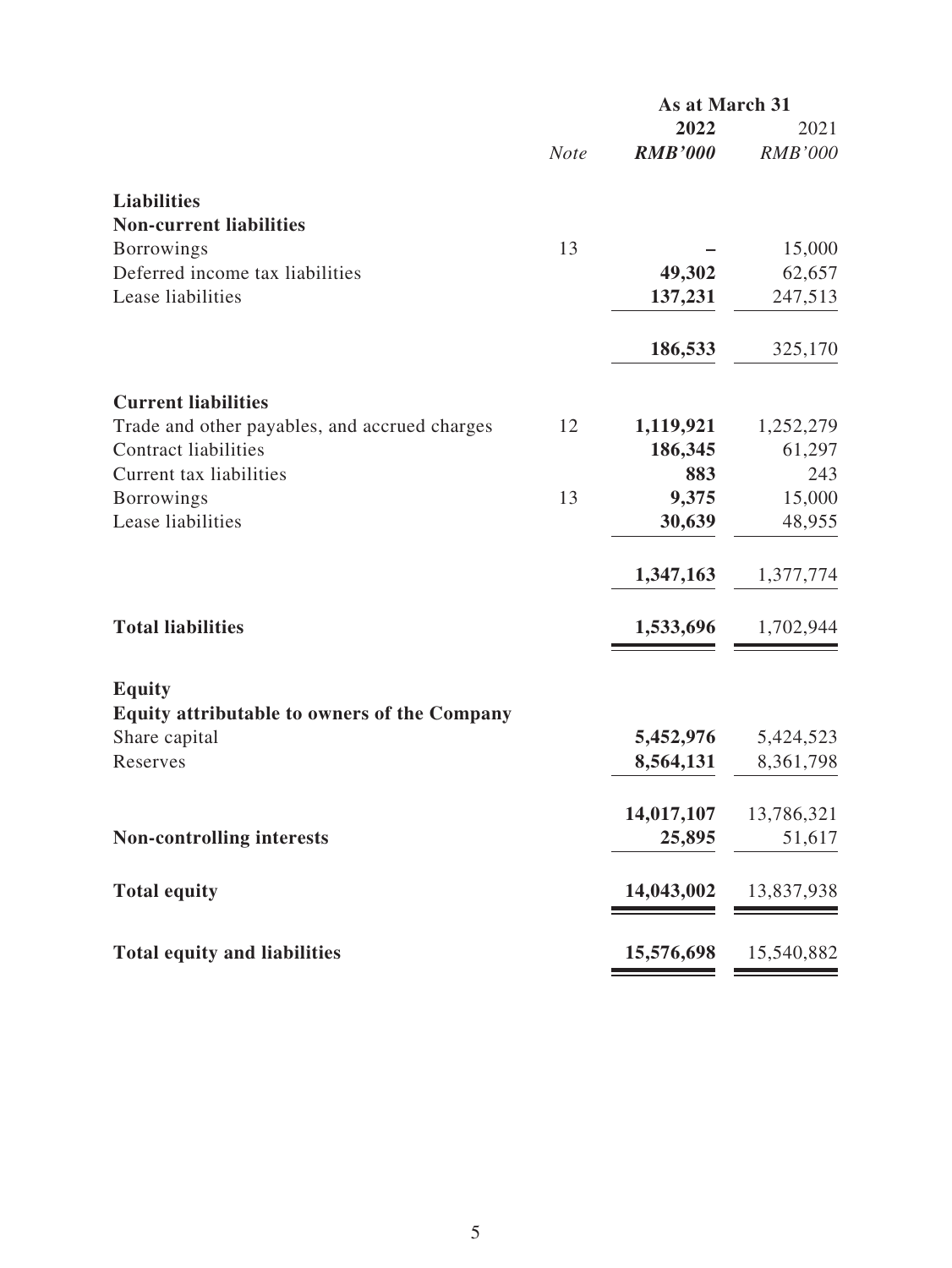### *Notes:*

### **1. GENERAL INFORMATION**

Alibaba Pictures Group Limited (the "Company") and its subsidiaries (together, the "Group") form an integrated platform with content and technology as the core, covering content production, promotion and distribution, IP merchandising licensing and commercial management, cinema ticketing management and Internet data services for the entertainment industry.

The Company is a limited liability company incorporated in Bermuda. The address of its registered office is Clarendon House, 2 Church Street, Hamilton HM 11, Bermuda.

The shares of the Company are listing on The Stock Exchange of Hong Kong Limited (the "HK Stock Exchange"). As at March 31, 2022, the Company is approximately 50.00% owned by Ali CV Investment Holding Limited ("Ali CV"). Ali CV is a wholly-owned subsidiary of Alibaba Investment Limited ("AIL") which is in turn wholly-owned by Alibaba Group Holding Limited ("AGH").

These consolidated financial statements are presented in Renminbi ("RMB"), unless otherwise stated.

### **2. BASIS OF PREPARATION AND CHANGES IN ACCOUNTING POLICIES**

#### **2.1 Basis of preparation**

The consolidated financial statements of the Group have been prepared in accordance with all applicable Hong Kong Financial Reporting Standards ("HKFRSs") issued by the Hong Kong Institute of Certified Public Accountants ("HKICPA") and requirements of the Hong Kong Companies Ordinance Cap. 622. The consolidated financial statements have been prepared under the historical cost convention, as modified by the revaluation of certain financial assets which are carried at fair value.

The preparation of financial statements in conformity with HKFRSs requires the use of certain critical accounting estimates. It also requires management to exercise its judgment in the process of applying the Group's accounting policies.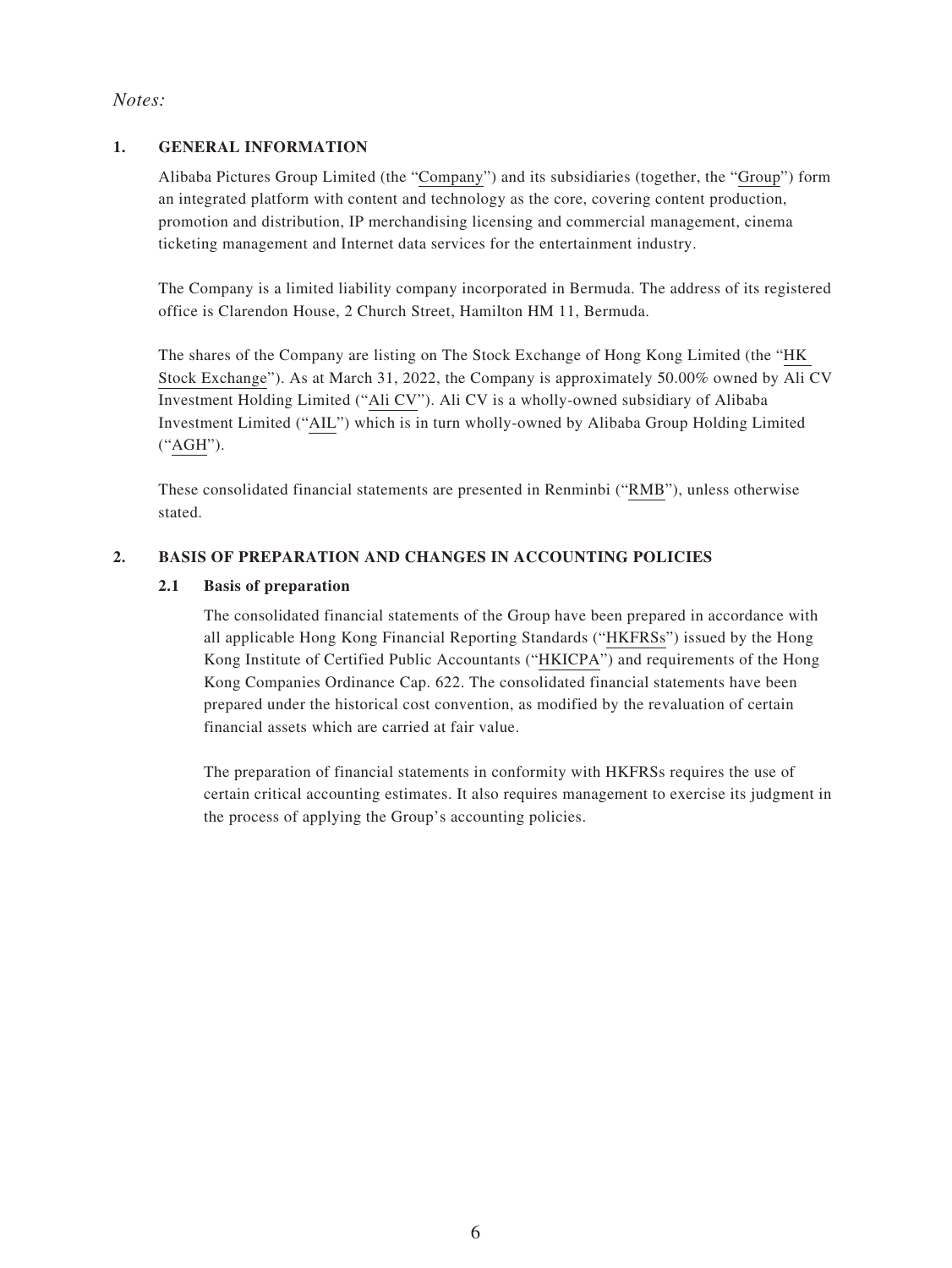#### *(a) New and amended standards adopted by the Group*

The Group has adopted the following new standards, amendments to standards and interpretations which are mandatory for the financial year beginning on April 1, 2021:

- Interest Rate Benchmark Reform Phase 2 amendments to HKFRS 9, HKAS 39, HKFRS 7, HKFRS 4 and HKFRS 16
- COVID-19-Related Rent Concessions amendments to HKFRS 16

The amendments listed above did not have any significant impact on the amounts recognized in prior periods and are not expected to significantly affect the current or future periods.

*(b) New standards and amendments not yet adopted*

Certain new accounting standards and amendments have been published that are not mandatory for March 31, 2022 reporting periods and have not been early adopted by the Group. These standards are not expected to have a material impact on the entity in the current or future reporting periods and on foreseeable future transactions.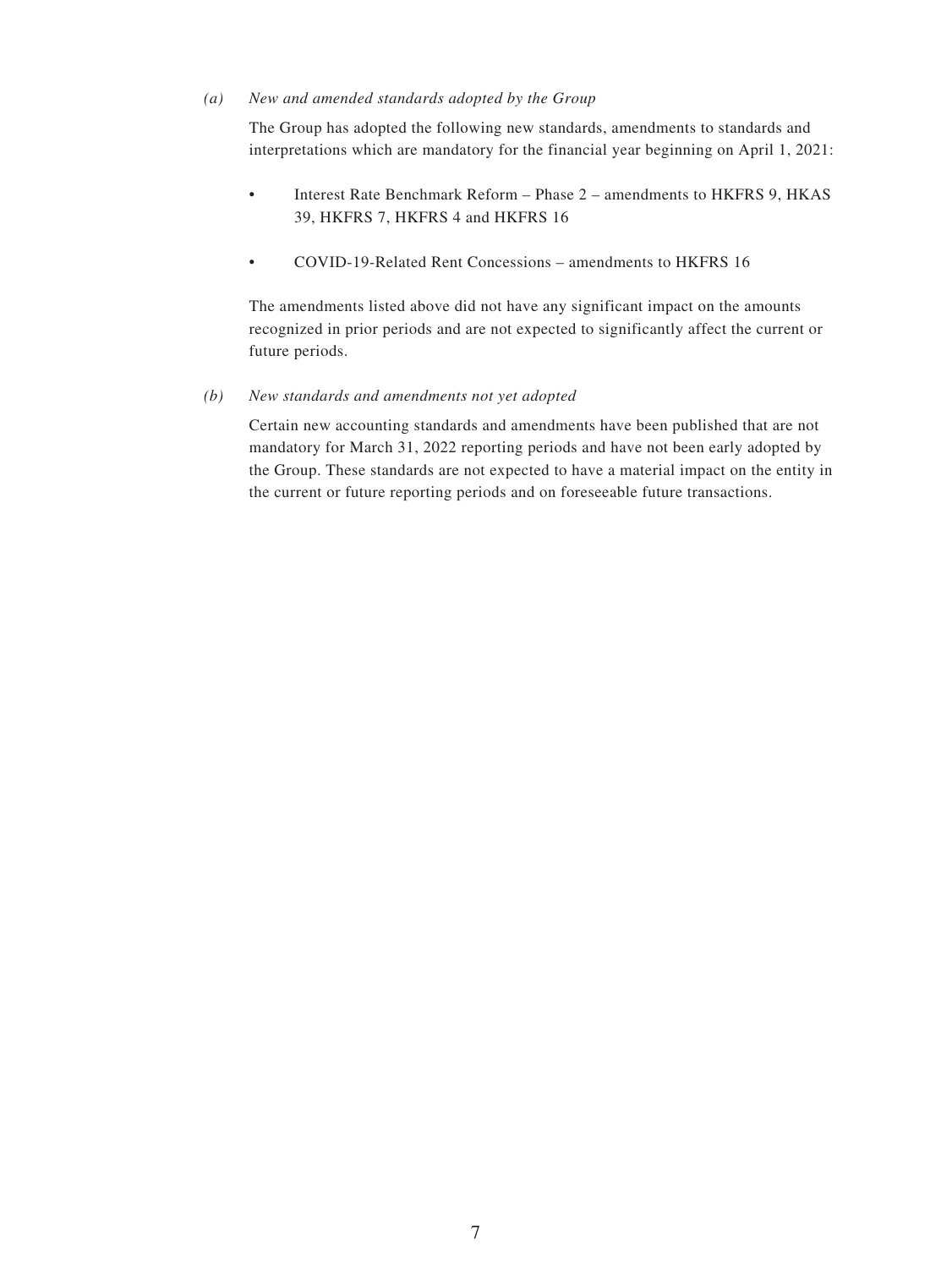#### **3. Revenue and segment information**

The chief operating decision-maker has been identified as the Board of Directors of the Company. Management has determined the operating segments based on the information reviewed by the Board of Directors of the Company for the purposes of allocating resources and assessing performance.

The Board of Directors of the Company considers the business from perspective of types of goods or services delivered or provided. During the year ended March 31, 2022, the Group's operating and reportable segments are as follows:

- Content: the investment and production of entertainment contents such as film and drama series both domestically and internationally.
- Technology: the construction and operation of pan-entertainment infrastructure that promotes the digital upgrade of the entertainment sector. The business mainly comprises digital platform ticketing, digitalization business and others.
- IP merchandising and commercialization: to integrate the licensing and marketing functions by establishing a platform which can directly reach consumers and continually communicate and interact with them through content matrix in various forms, building a complete link of IP-to-business-to-consumer ("IP2B2C").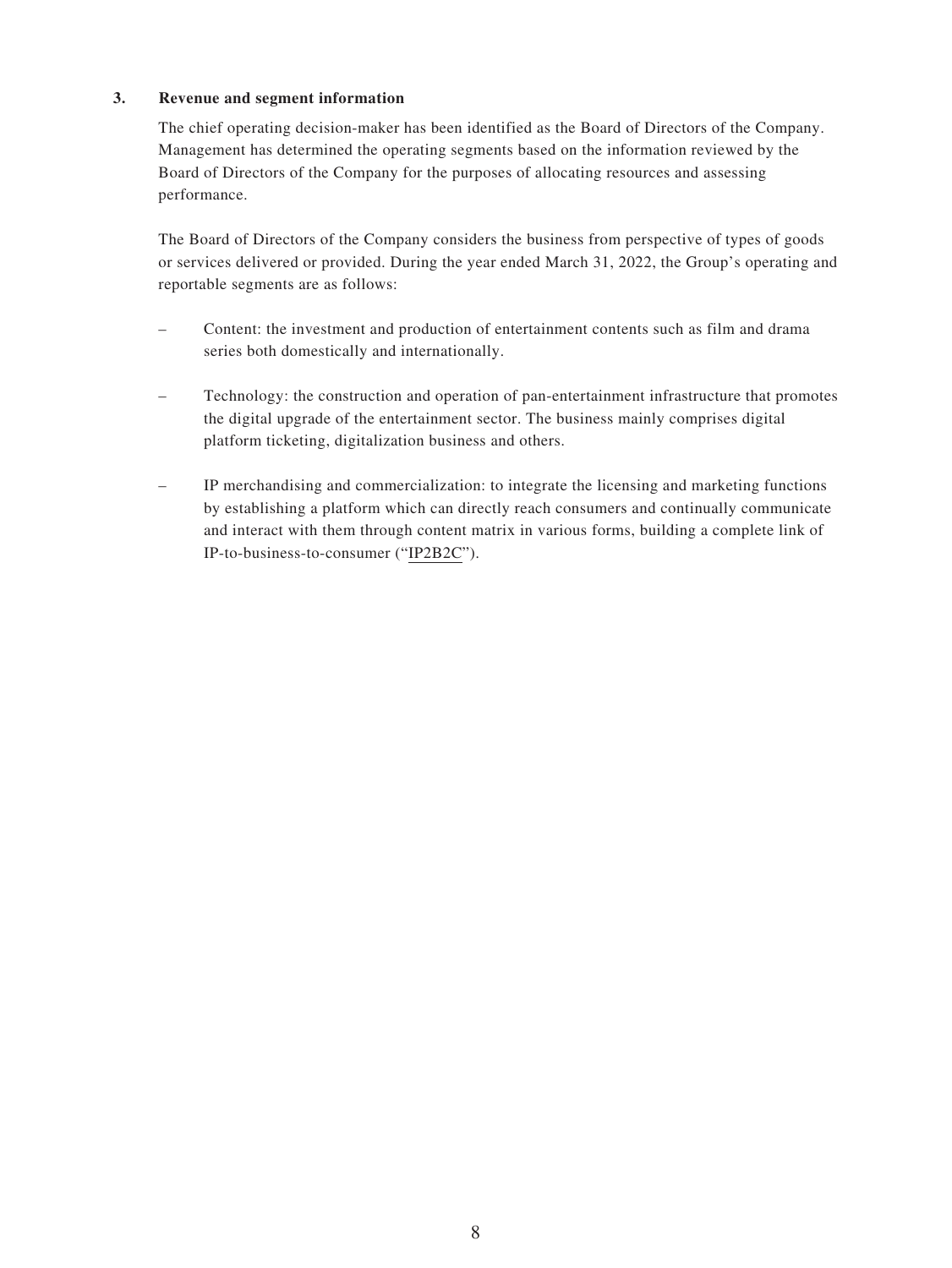The Group derives revenue from the transfer of goods and services over time and at a point in time in the following major product lines:

|                                                                                                                              | For the year ended March 31, 2022<br>IP merchandising<br>and |                       |                                                              |                                |
|------------------------------------------------------------------------------------------------------------------------------|--------------------------------------------------------------|-----------------------|--------------------------------------------------------------|--------------------------------|
|                                                                                                                              | Content<br><b>RMB'000</b>                                    | <b>RMB'000</b>        | Technology commercialization<br><b>RMB'000</b>               | <b>Total</b><br><b>RMB'000</b> |
| <b>Segment revenue</b><br>- recognized at a point in time                                                                    | 1,632,195                                                    | 756,883               | 440,255                                                      | 2,829,333                      |
| - recognized over time                                                                                                       | 315,662                                                      | 503,347               |                                                              | 819,009                        |
| Income from film and TV investments                                                                                          | 1,947,857                                                    | 1,260,230<br>3,828    | 440,255                                                      | 3,648,342<br>3,828             |
| Total segment revenue                                                                                                        | 1,947,857                                                    | 1,264,058             | 440,255                                                      | 3,652,170                      |
| Including:<br>revenue recognized that was<br>included in the contract<br>liabilities balance at the<br>beginning of the year | 14,680                                                       | 27,239                | 7,418                                                        | 49,337                         |
|                                                                                                                              |                                                              |                       | For the year ended March 31, 2021<br>IP merchandising<br>and |                                |
|                                                                                                                              | Content<br>RMB'000                                           | Technology<br>RMB'000 | commercialization<br>RMB'000                                 | Total<br>RMB'000               |
| <b>Segment revenue</b>                                                                                                       |                                                              |                       |                                                              |                                |
| - recognized at a point in time<br>- recognized over time                                                                    | 1,025,907<br>398,947                                         | 701,936<br>412,323    | 307,080                                                      | 2,034,923<br>811,270           |
| Income from film and TV investments                                                                                          | 1,424,854                                                    | 1,114,259<br>12,704   | 307,080                                                      | 2,846,193<br>12,704            |
| Total segment revenue                                                                                                        | 1,424,854                                                    | 1,126,963             | 307,080                                                      | 2,858,897                      |
| Including:<br>revenue recognized that<br>was included in the contract                                                        |                                                              |                       |                                                              |                                |
| liabilities balance at the<br>beginning of the year                                                                          | 9,170                                                        | 57,052                | 12,415                                                       | 78,637                         |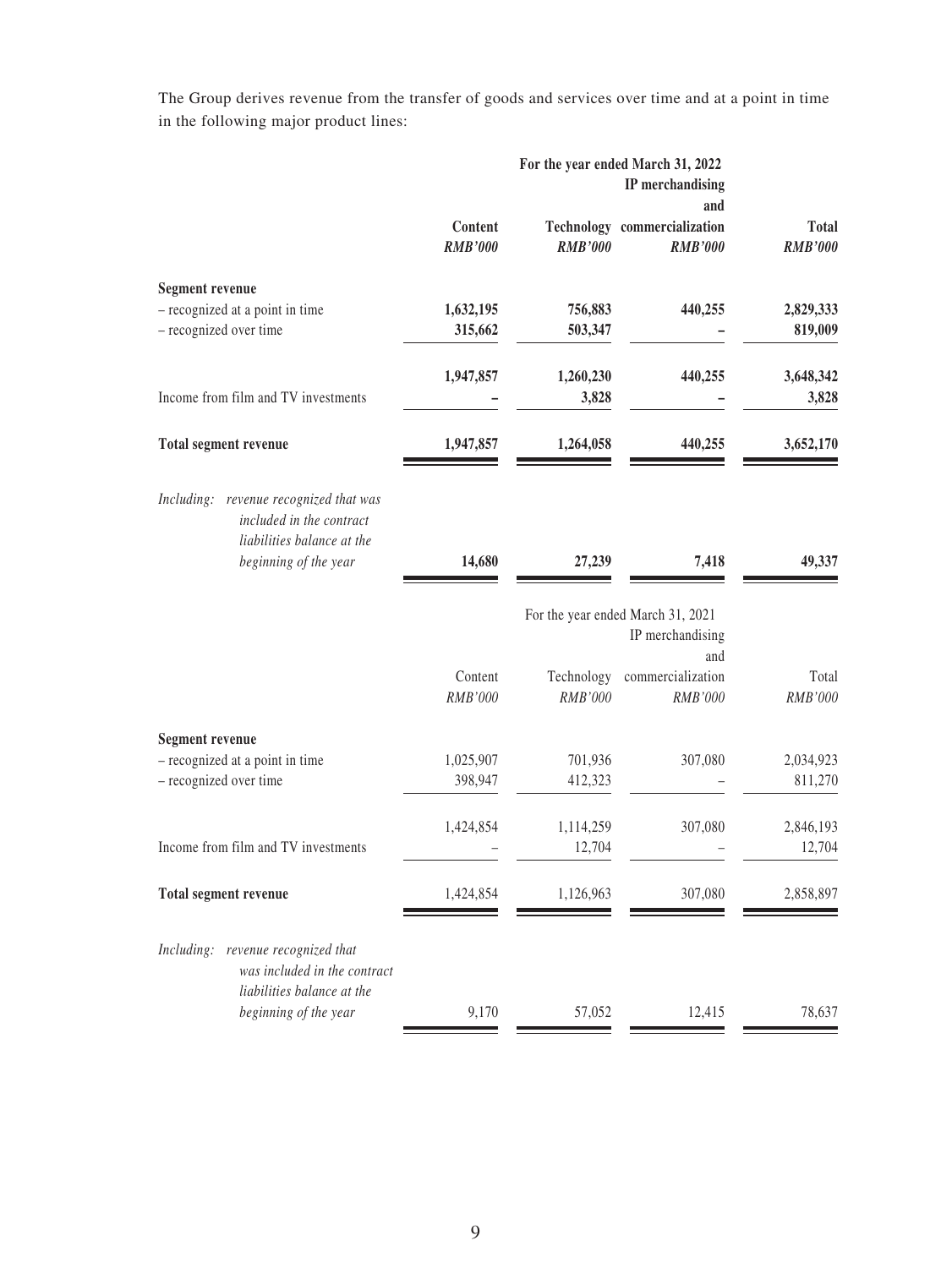### **Segment revenue and results**

|                                                                                 | For the year ended March 31, 2022<br>IP merchandising |                |                                                              |                         |
|---------------------------------------------------------------------------------|-------------------------------------------------------|----------------|--------------------------------------------------------------|-------------------------|
|                                                                                 | Content<br><b>RMB'000</b>                             | <b>RMB'000</b> | and<br><b>Technology</b> commercialization<br><b>RMB'000</b> | Total<br><b>RMB'000</b> |
| Segment revenue                                                                 | 1,947,857                                             | 1,264,058      | 440,255                                                      | 3,652,170               |
| Segment results                                                                 | 317,493                                               | 430,949        | 197,103                                                      | 945,545                 |
| Unallocated selling and marketing                                               |                                                       |                |                                                              |                         |
| expenses                                                                        |                                                       |                |                                                              | (14, 971)               |
| Administrative expenses                                                         |                                                       |                |                                                              | (925, 474)              |
| Impairment losses on financial assets, net                                      |                                                       |                |                                                              | (176, 150)              |
| Other income                                                                    |                                                       |                |                                                              | 113,078                 |
| Other gains, net                                                                |                                                       |                |                                                              | 337,188                 |
| Finance income                                                                  |                                                       |                |                                                              | 91,988                  |
| Finance expenses                                                                |                                                       |                |                                                              | (12,703)                |
| Share of loss of and gain on dilution of<br>investments accounted for using the |                                                       |                |                                                              |                         |
| equity method                                                                   |                                                       |                |                                                              | (10, 749)               |
| Impairment of investments accounted for                                         |                                                       |                |                                                              |                         |
| using the equity method                                                         |                                                       |                |                                                              | (218, 850)              |
| Profit before income tax                                                        |                                                       |                |                                                              | 128,902                 |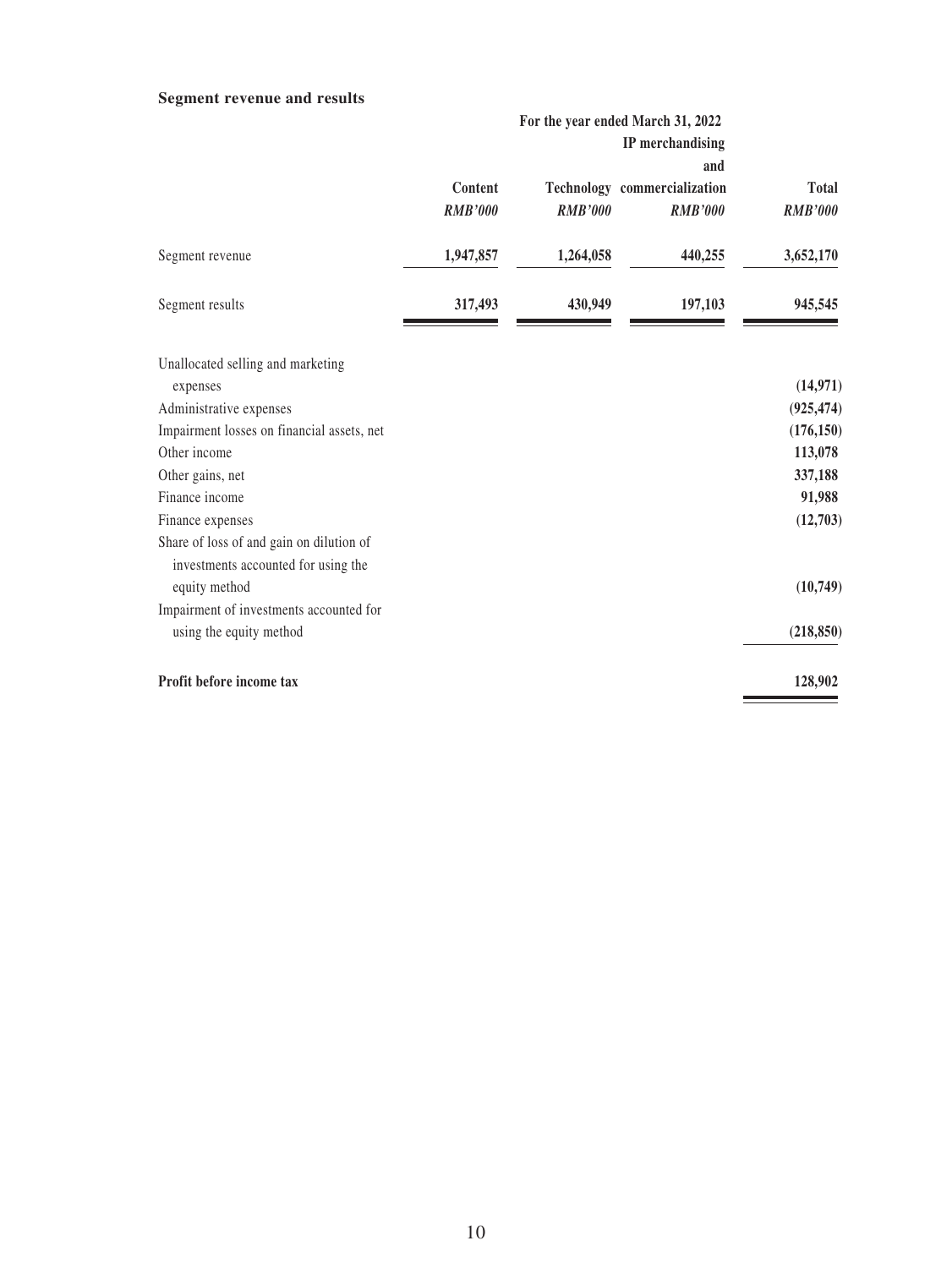|                                                                       |                    |                       | For the year ended March 31, 2021<br>IP merchandising |                  |
|-----------------------------------------------------------------------|--------------------|-----------------------|-------------------------------------------------------|------------------|
|                                                                       |                    |                       | and                                                   |                  |
|                                                                       | Content<br>RMB'000 | Technology<br>RMB'000 | commercialization<br>RMB'000                          | Total<br>RMB'000 |
| Segment revenue                                                       | 1,424,854          | 1,126,963             | 307,080                                               | 2,858,897        |
| Segment results                                                       | 344,407            | 461,670               | 161,238                                               | 967,315          |
| Unallocated selling and marketing<br>expenses                         |                    |                       |                                                       | (18, 581)        |
| Administrative expenses                                               |                    |                       |                                                       | (870, 013)       |
| Impairment losses on financial assets, net                            |                    |                       |                                                       | (143, 844)       |
| Other income                                                          |                    |                       |                                                       | 47,345           |
| Other losses, net                                                     |                    |                       |                                                       | (89, 750)        |
| Finance income                                                        |                    |                       |                                                       | 102,292          |
| Finance expenses                                                      |                    |                       |                                                       | (18, 746)        |
| Share of loss of investments accounted for<br>using the equity method |                    |                       |                                                       | (3,751)          |
| Impairment of investments accounted for                               |                    |                       |                                                       |                  |
| using the equity method                                               |                    |                       |                                                       | (90, 254)        |
| Loss before income tax                                                |                    |                       |                                                       | (117, 987)       |

During the years ended March 31, 2022 and 2021, all of the segment revenue reported above was from external customers and there were no inter-segment sales.

Segment results represent the gross profit generated by each segment after allocation of certain selling and marketing expenses. This is the measure reported to the Board of Directors of the Company for the purpose of resource allocation and performance assessments.

Segment assets and liabilities are not regularly reported to the Board of Directors of the Company and therefore information of separate segment assets and liabilities is not presented.

Most of the Group's segment revenue is derived from the Mainland of PRC except certain revenue from the content production segment.

As at March 31, 2022, the Group's non-current assets, other than financial instruments and deferred income tax assets, were located in the Mainland of the PRC, the USA and Hong Kong amounting to RMB3,851,728,000, RMB5,782,000 and RMB77,000, respectively.

For the year ended March 31, 2022, approximately 22% of the total revenue of the Group was derived from one single customer (2021: 19%). Other than this single customer, no other customer contributed 10% or more of the Group's revenue during the years ended March 31, 2022 and 2021.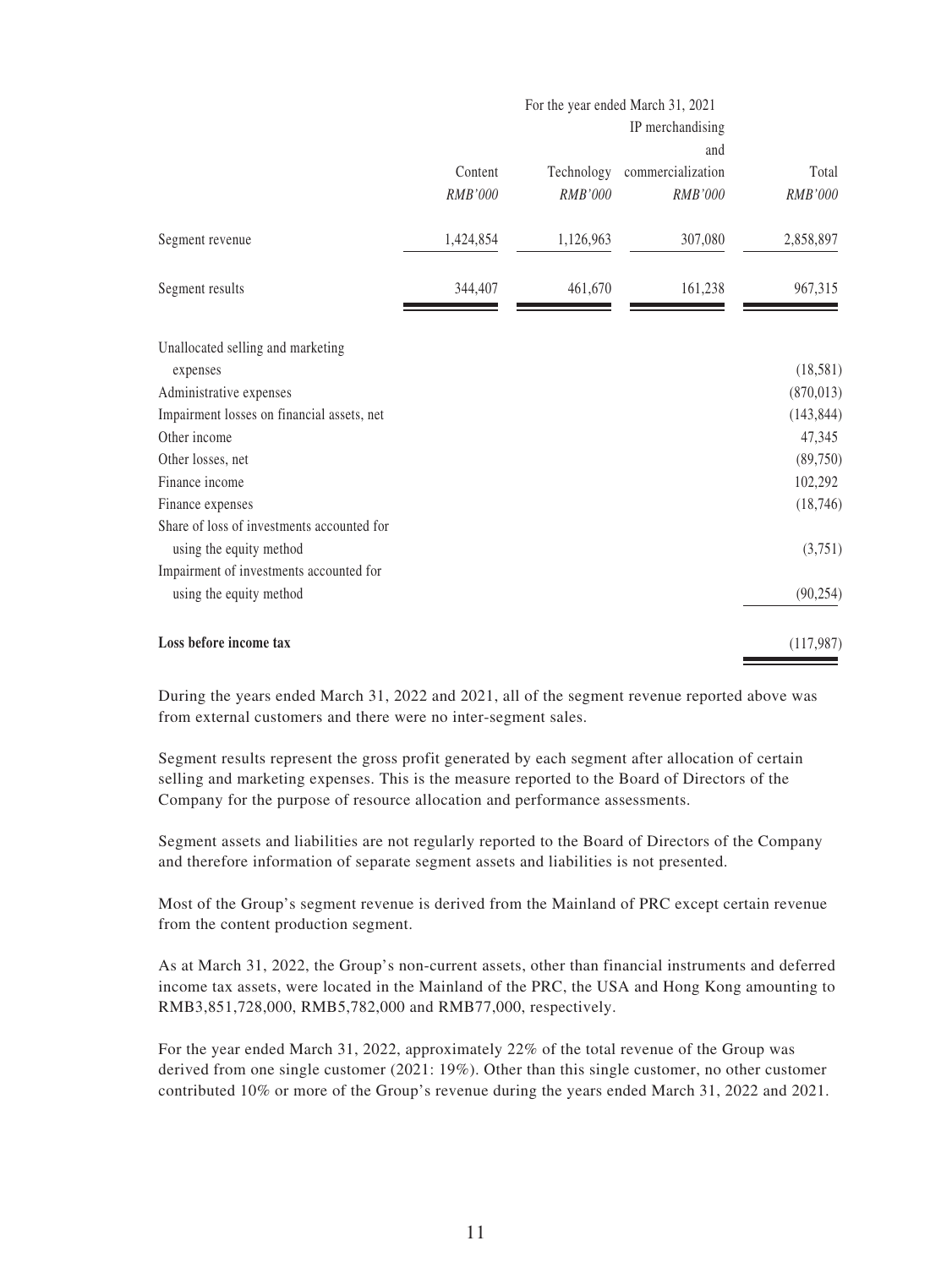#### **4. Other income**

|                                           | For the year ended |                |  |
|-------------------------------------------|--------------------|----------------|--|
|                                           | March 31,          |                |  |
|                                           | 2022               | 2021           |  |
|                                           | <b>RMB'000</b>     | <i>RMB'000</i> |  |
| Dividend income                           | 59,890             |                |  |
| Interest income on loan receivables       | 28,239             | 33,803         |  |
| Additional deduction of input VAT         | 12,066             | 6,140          |  |
| Local government grants                   | 4,898              | 2,407          |  |
| Refund of service fee for withholding IIT | 4,215              | 1,686          |  |
| Sundry income                             | 3,770              | 3,309          |  |
|                                           | 113,078            | 47,345         |  |

## **5. Other gains/(losses), net**

|                                                         | For the year ended |                |  |
|---------------------------------------------------------|--------------------|----------------|--|
|                                                         | March 31,          |                |  |
|                                                         | 2022               | 2021           |  |
|                                                         | <b>RMB'000</b>     | <i>RMB'000</i> |  |
| Change in fair value of unlisted investments            | 320,587            | (69, 494)      |  |
| Change in fair value of film and TV investments,        |                    |                |  |
| at fair value                                           | 79,192             | (20, 841)      |  |
| Gain on disposal of subsidiaries                        | 27,236             |                |  |
| Gain/(loss) on disposal of an associate                 | 16,844             | (11,167)       |  |
| Net gains on disposal of film and TV investments        | 9,460              |                |  |
| Trade and other payables written off                    | 6,670              |                |  |
| Change in fair value of investment in wealth            |                    |                |  |
| management products                                     | 75                 | 4,816          |  |
| Net loss on disposal of property, plant and equipment   | (565)              | (202)          |  |
| Change in fair value of listed investment               | (121, 012)         |                |  |
| Compensation for the loss from film rights distribution |                    | 11,491         |  |
| Losses from settlement of prepaid film deposits         |                    | (4,000)        |  |
| Others                                                  | (1,299)            | (353)          |  |
|                                                         | 337,188            | (89,750)       |  |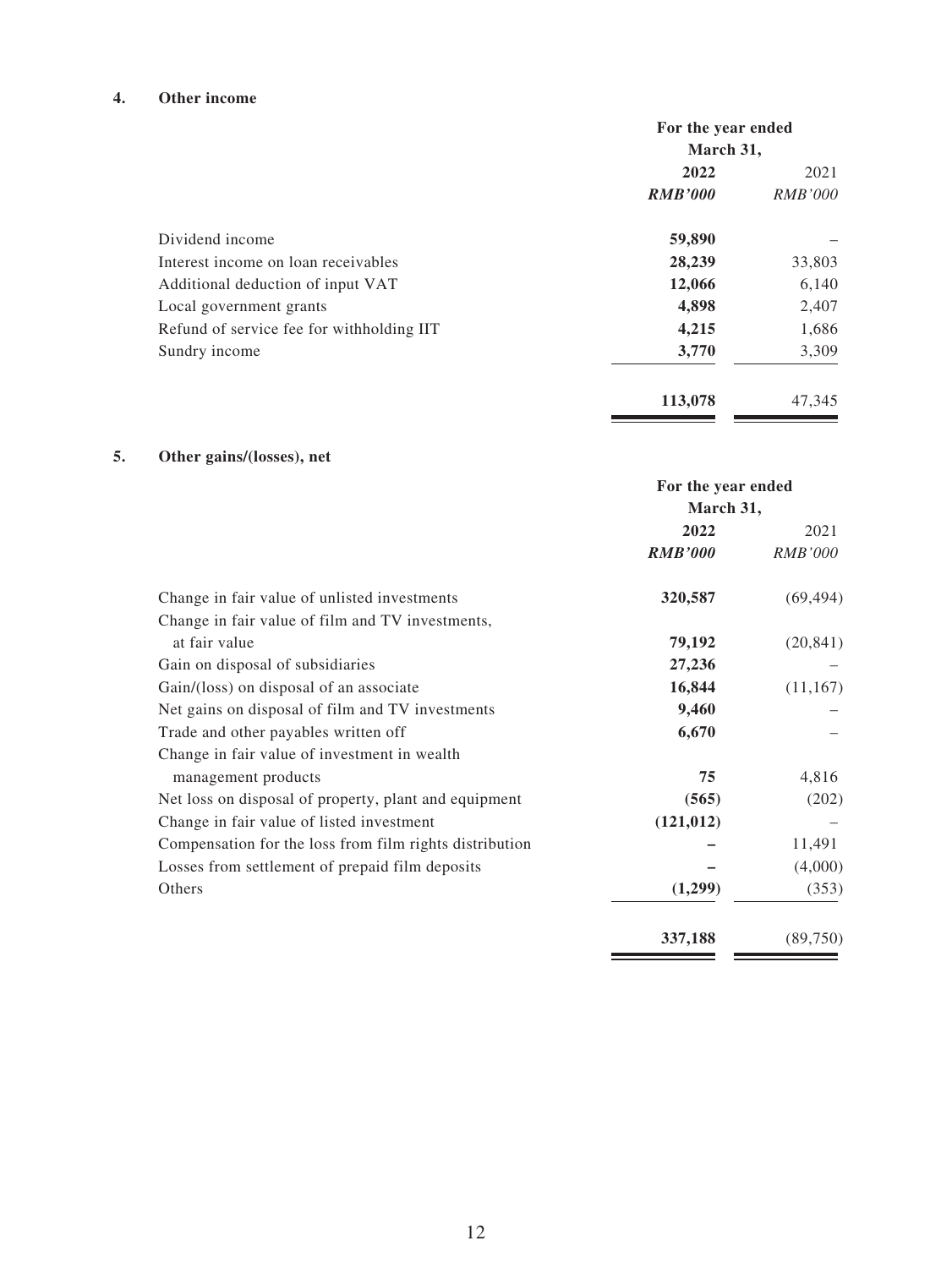#### **6. Expense by nature**

|                                                                                                                                | For the year ended |                |
|--------------------------------------------------------------------------------------------------------------------------------|--------------------|----------------|
|                                                                                                                                | March 31,          |                |
|                                                                                                                                | 2022               | 2021           |
|                                                                                                                                | <b>RMB'000</b>     | <b>RMB'000</b> |
| Film and TV copyrights recognized as cost of sales and services                                                                | 1,542,116          | 1,018,168      |
| Employee benefit expenses                                                                                                      | 648,683            | 594,707        |
| Marketing and promotion expenses                                                                                               | 564,571            | 438,674        |
| Cost of inventories, cinema ticketing and intellectual property<br>licenses and other services recognized as cost of sales and |                    |                |
| services                                                                                                                       | 543,990            | 381,174        |
| Payment processing and other service fees                                                                                      | 75,676             | 66,090         |
| Technology service fees                                                                                                        | 55,859             | 69,390         |
| Depreciation of right-of-use assets                                                                                            | 41,395             | 32,392         |
| Depreciation of property, plant and equipment                                                                                  | 41,280             | 33,296         |
| Travel and entertainment fees                                                                                                  | 21,829             | 15,877         |
| Amortization of intangible assets                                                                                              | 13,958             | 14,808         |
| SMS platform service and customer service support fees                                                                         | 8,595              | 3,688          |
| Impairment loss on property, plant and equipment                                                                               | 7,607              |                |
| Rental expense for short-term and low-value leases                                                                             | 660                | 1,461          |
| Auditor's remunerations                                                                                                        |                    |                |
| - Audit services                                                                                                               | 4,000              | 4,000          |
| Others                                                                                                                         | 76,851             | 106,451        |
| Total cost of sales and services, selling and marketing                                                                        |                    |                |
| expenses and administrative expenses                                                                                           | 3,647,070          | 2,780,176      |

#### *Note:*

The amount of 'Film and TV copyrights recognized as cost of sales and services' included an impairment loss on film and TV rights of RMB53,974,000 for the year ended March 31, 2022 (2021: RMB24,159,000).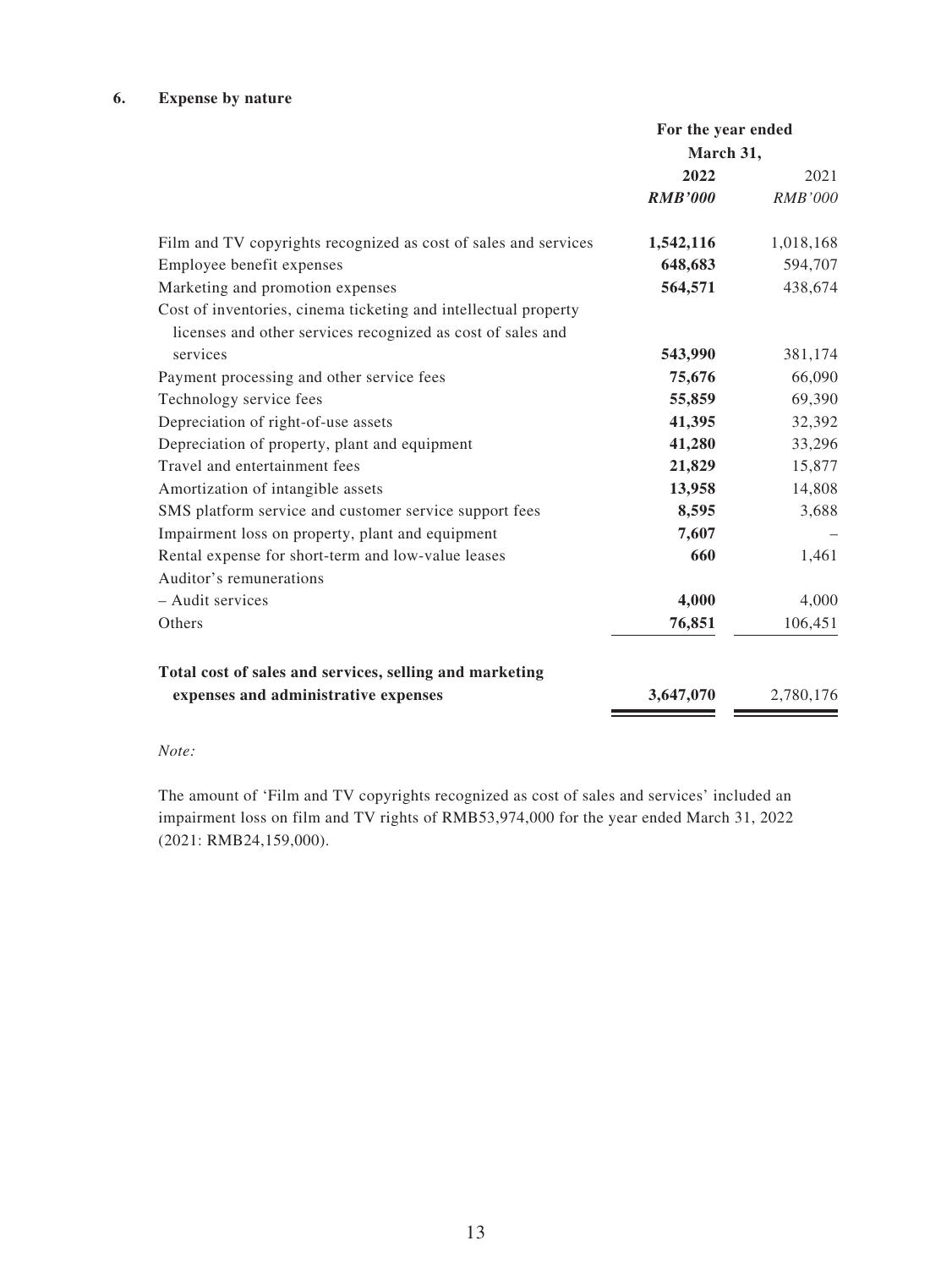### **7. Financial income and expense**

|                                          | For the year ended |                |  |
|------------------------------------------|--------------------|----------------|--|
|                                          | March 31,          |                |  |
|                                          | 2022               | 2021           |  |
|                                          | <b>RMB'000</b>     | <i>RMB'000</i> |  |
| Finance income                           |                    |                |  |
| - Interest income on bank deposits       | 73,276             | 82,822         |  |
| - Exchange gain, net                     | 18,712             | 19,470         |  |
|                                          | 91,988             | 102,292        |  |
| Finance expenses                         |                    |                |  |
| - Interest expenses on lease liabilities | (11, 553)          | (14, 940)      |  |
| - Interest expenses on bank borrowings   | (1,150)            | (3,806)        |  |
|                                          | (12,703)           | (18, 746)      |  |
| Finance income, net                      | 79,285             | 83,546         |  |

#### **8. Income tax credit**

|                     | For the year ended |                |
|---------------------|--------------------|----------------|
|                     | March 31,          |                |
|                     | 2022               | 2021           |
|                     | <b>RMB'000</b>     | <i>RMB'000</i> |
| Current income tax  | 10,110             | (5, 156)       |
| Deferred income tax | 15,303             | 5,958          |
|                     | 25,413             | 802            |
|                     |                    |                |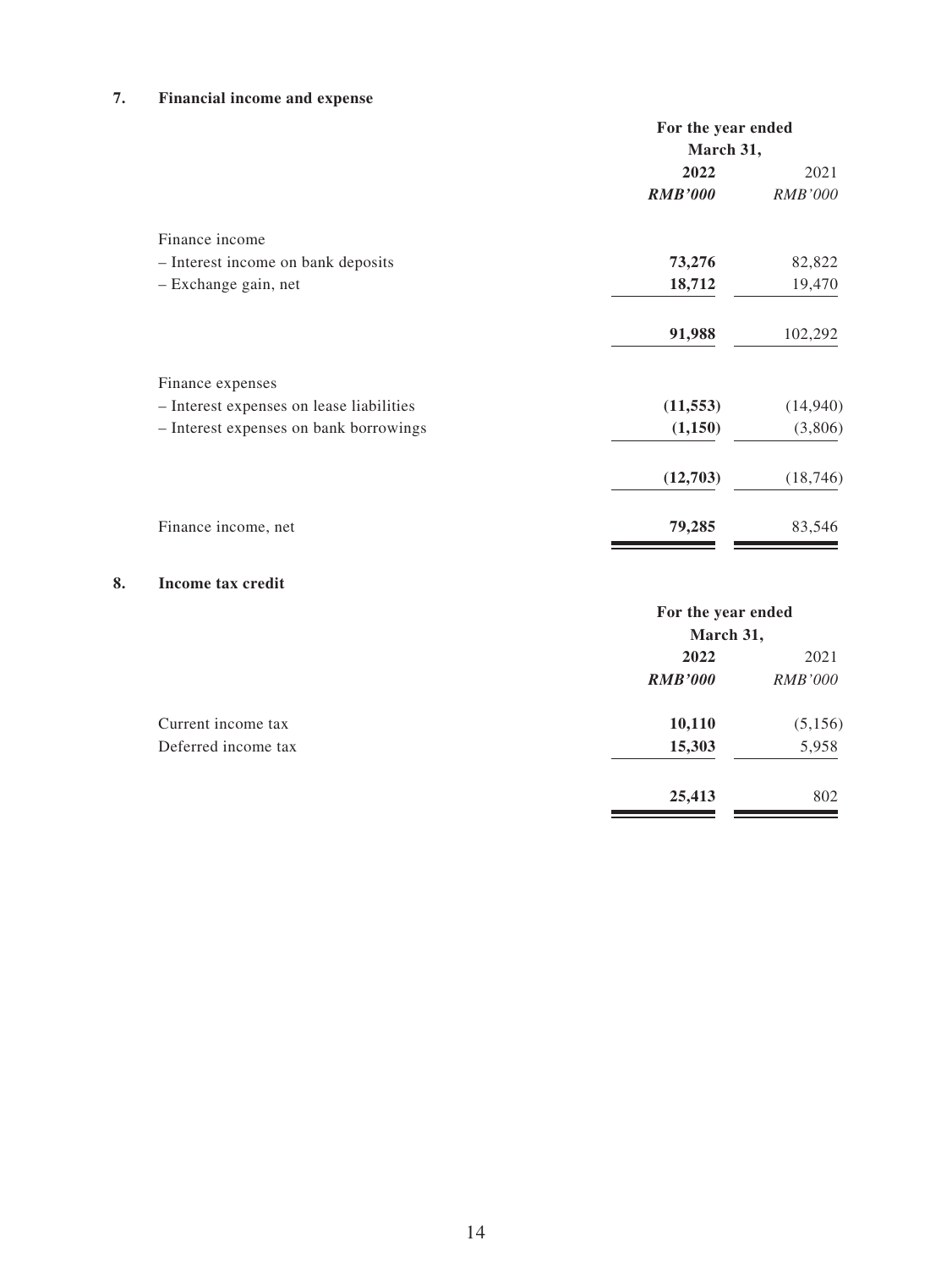The tax on the Group's profit/(loss) before income tax differs from the theoretical amount that would arise using the PRC statutory tax rate as follows:

|                                                                | For the year ended<br>March 31, |                |
|----------------------------------------------------------------|---------------------------------|----------------|
|                                                                |                                 |                |
|                                                                | 2022                            | 2021           |
|                                                                | <b>RMB'000</b>                  | <i>RMB'000</i> |
| Profit/(loss) before income tax                                | 128,902                         | (117,987)      |
| Tax calculated at a tax rate of $25\%$ (2021: $25\%$ )         | 32,226                          | (29, 497)      |
| Tax effects of:                                                |                                 |                |
| - Effect of different tax rates of subsidiaries                | (67, 895)                       | 1,925          |
| - Associates' and joint ventures' results reported net of tax  | 2,687                           | 938            |
| - Income not subject to tax                                    | (5,740)                         | (848)          |
| - Additional deduction in relation to research and development |                                 |                |
| costs                                                          | (2,041)                         | (3,297)        |
| - Expenses not deductible for tax purposes                     | 3,005                           | 9,838          |
| - Refund of income tax from previous years                     | (11,996)                        |                |
| - Utilization of previously unrecognized tax losses            | (154, 345)                      | (113, 435)     |
| - Temporary differences and tax losses for which no deferred   |                                 |                |
| income tax asset was recognized                                | 178,686                         | 133,574        |
| <b>Tax credit</b>                                              | (25, 413)                       | (802)          |

The Company is incorporated in Bermuda as an exempted company with limited liability under the Companies Law of Bermuda and accordingly, is exempted from Bermuda income tax.

Some of the subsidiaries are incorporated in the British Virgin Islands ("BVI") as exempted companies with limited liability under the Companies Law of BVI and accordingly, are exempted from BVI income tax.

Provision for the PRC enterprise income tax is calculated based on the statutory tax rate of 25% (2021: 25%) on the assessable income of each of the group companies, except that: (1) one subsidiary of the Company is taxed at preferential tax rates of 15% (2021: 15%) under the relevant PRC tax rules and regulations; and (2) one subsidiary of the Company which is incorporated in Horgos, Xinjiang Province, is exempted from income taxes from the first year of generating revenue before December 31, 2030 and the exemption period is five years according to the relevant PRC tax rules and regulations.

No provision for Hong Kong and the USA profit tax has been made as the group companies operating in Hong Kong and the USA did not have any assessable profit for both years.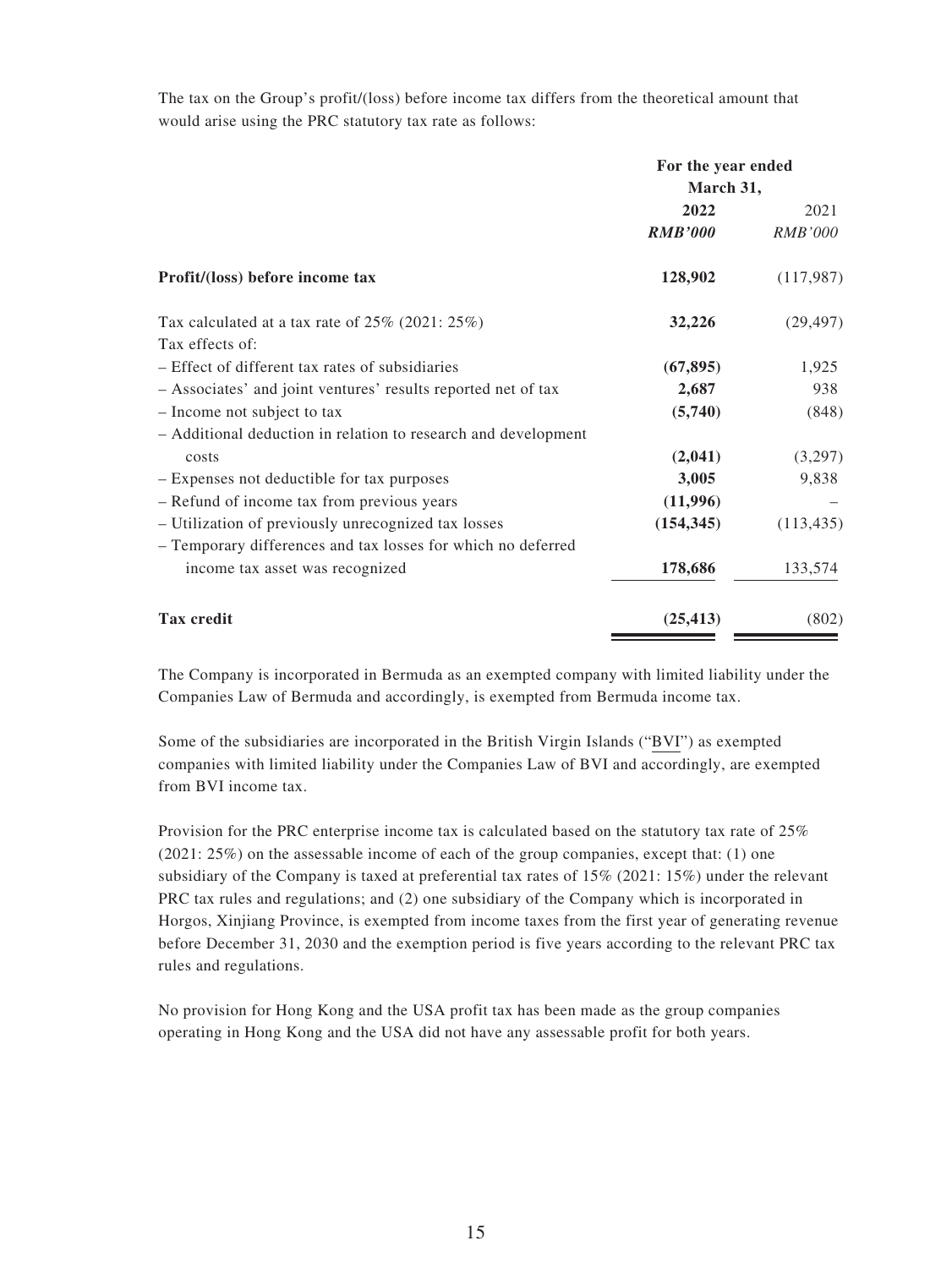#### **9. Earnings/(loss) per share**

|                                                         | For the year ended<br>March 31, |        |
|---------------------------------------------------------|---------------------------------|--------|
|                                                         |                                 |        |
|                                                         | 2022                            | 2021   |
| Basic and diluted earnings/(loss) per share (RMB cents) | 0.64                            | (0.36) |

#### **(a) Basic**

Basic earnings or loss per share is calculated by dividing the profit/(loss) attributable to owners of the Company by the weighted average number of ordinary shares in issue less shares held for share award scheme during the year.

|                                                                                                            | For the year ended<br>March 31, |            |
|------------------------------------------------------------------------------------------------------------|---------------------------------|------------|
|                                                                                                            | 2022                            | 2021       |
| Profit/(loss) attributable to owners of the Company<br>(RMB'000)                                           | 169,853                         | (96,311)   |
| Weighted average number of ordinary shares in issue less<br>shares held for share award scheme (thousands) | 26,614,256                      | 26,605,014 |

#### **(b) Diluted**

Diluted earnings or loss per share is calculated by adjusting the weighted average number of ordinary shares outstanding to assume conversion of all potential dilutive ordinary shares. The Company had two categories of potential ordinary shares during the years ended March 31, 2022 and 2021, which are share options and unvested awarded shares.

For the year ended March 31, 2022, diluted earnings per share is calculated based on the profit for the year attributable to owners of the Company and the weighted average number of ordinary shares outstanding after adjustment only for unvested awarded shares granted to employees while share options granted to employees had anti-dilutive effect.

For the year ended March 31, 2021, the computation of diluted loss per share did not assume the issuance of any dilutive potential ordinary share since they were antidilutive, which would decrease the earnings or loss per share.

|                                                                                                            | For the year ended<br>March 31, |            |
|------------------------------------------------------------------------------------------------------------|---------------------------------|------------|
|                                                                                                            | 2022                            | 2021       |
| Profit/(loss) attributable to owners of the Company<br>(RMB'000)                                           | 169,853                         | (96,311)   |
| Weighted average number of ordinary shares in issue less<br>shares held for share award scheme (thousands) | 26,614,256                      | 26,605,014 |
| Adjustments for share options and unvested awarded<br>shares:                                              |                                 |            |
| - Unvested awarded shares assumed vested (thousands)                                                       | 80,868                          |            |
| Weighted average number of ordinary shares for<br>calculation of diluted earnings per share (thousands)    | 26,695,124                      |            |
| Diluted earnings/(loss) per share (RMB cents)                                                              | 0.64                            | (0.36)     |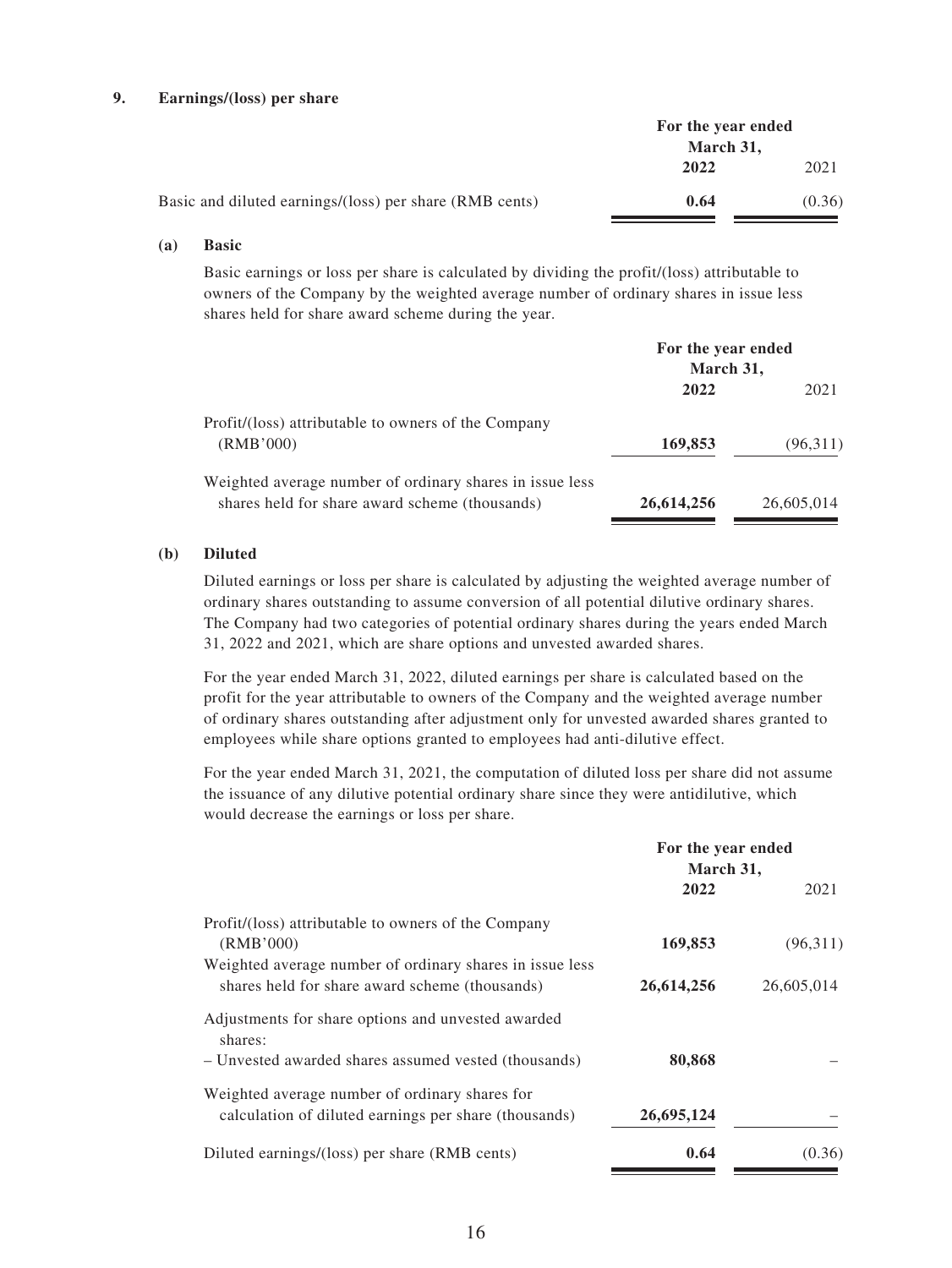#### **10. Investments accounted for using the equity method**

|                                                          | For the year ended<br>March 31, |                |  |
|----------------------------------------------------------|---------------------------------|----------------|--|
|                                                          | 2022                            | 2021           |  |
|                                                          | <b>RMB'000</b>                  | <i>RMB'000</i> |  |
| At beginning of the year                                 | 2,075,319                       | 2, 205, 079    |  |
| Additions                                                | 9,250                           |                |  |
| Disposal of investment in an associate ( <i>Note a</i> ) | (121,900)                       | (11, 167)      |  |
| Share of loss of investments ( <i>Note b</i> )           | (18, 673)                       | (3,751)        |  |
| Gain on dilution of interest in an associate (Note c)    | 7,924                           |                |  |
| Share of other comprehensive income of an associate      | 1,393                           |                |  |
| Share of changes of other reserves of an associate       | 268                             |                |  |
| Impairment ( <i>Note d</i> )                             | (218, 850)                      | (90, 254)      |  |
| Currency translation differences                         | (11, 558)                       | (24, 588)      |  |
| At end of the year                                       | 1,723,173                       | 2,075,319      |  |

*Notes:*

- (a) For the year ended March 31, 2022, the Group disposed Beijing Yue Kai Film & Television Media Limited Company, an associate of the Group, and the difference between the carrying value of approximately RMB121,900,000 and cash consideration of approximately RMB138,744,000 was recognized as "other gains/(losses), net" in the consolidated statement of profit or loss.
- (b) When the most recently available financial statements of associates or joint ventures are different from the Group's reporting date, the Group may take advantage of the provision contained in HKAS 28 whereby it is permitted to include the attributable share of profit or loss of the associates or joint ventures based on the financial statements drawn up to a non-coterminous period end where the difference must be no greater than three months. Adjustments shall be made for the effects of significant transactions or events that occur between that date and the balance sheet date of the Group.

The financial year end date of the Group is March 31, which is different from those of the associates and joint ventures of the Group. The financial information of the Group's associates and joint ventures as at March 31, 2022 and 2021 are not available. As a result, the Group records its share of profit or loss of investments accounted for using the equity method on one quarter in arrear basis for the years ended March 31, 2022 and 2021.

(c) The amount represented the dilution gain on the Group's investment in Wuhan Two Ten Culture Communication Limited Company ("Wuhan Two Ten"). As at March 31, 2021, the Group's interests in Wuhan Two Ten was 20%. During the year ended March 31, 2022, Wuhan Two Ten issued new shares to certain investors. Consequently, the Group's interests in Wuhan Two Ten was diluted from 20% to 18%. The difference between (1) the decrease in the carrying value of the Group's interest in Wuhan Two Ten resulting from the decrease in percentage of shareholding and (2) the Group's share of the proceeds received for the new shares issued resulted in a dilution gain of RMB7,924,000 and was recognized in the consolidated statement of profit or loss for the year ended March 31, 2022.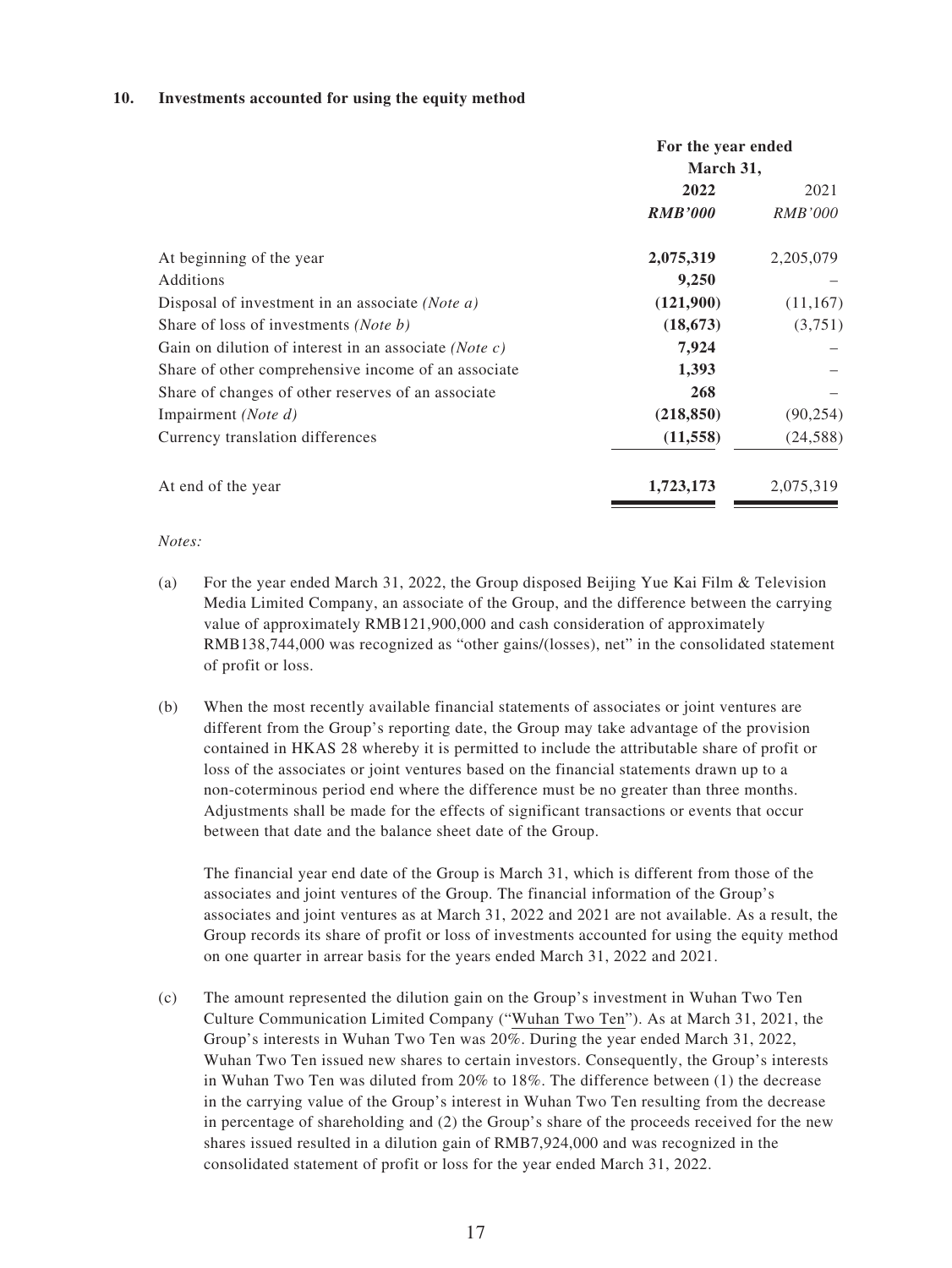(d) The Group determines whether interests in the investments accounted for using the equity method are impaired by regularly reviewing whether there is any indication of impairment in accordance with relevant accounting standards.

When impairment indicators of the investments accounted for using the equity method were identified, management determined the recoverable amounts, which was the higher of its fair value less costs of disposals and its value in use. When value in use calculations were undertaken, management estimated the present value of estimated future cash flows expected to arise from their businesses.

Based on the assessment results, the Group recognized an impairment loss of RMB218,850,000 (2021: RMB90,254,000) for the investments accounted for using the equity method of the Group for year ended March 31, 2022.

The recoverable amount was determined with reference to the value in use assessment result. The estimated cash flows used in the assessments were based on assumptions, such as forecasted revenue, gross margin, working capital turnover rates, long-term growth rates and pre-tax discount rates, with reference to the business plans and prevailing market conditions.

(e) The Directors of the Company are of the view that none of the Group's associates or joint ventures was individually material to the Group as at March 31, 2022.

As at March 31, 2022, the aggregate carrying amounts of individually immaterial associates and joint ventures were RMB1,651,112,000 and RMB72,061,000, respectively (2021: RMB2,005,764,000 and RMB69,555,000).

During the year ended March 31, 2022, the aggregate amounts of the Group's share of loss from continuing operations of individually immaterial associates and joint ventures were RMB11,929,000 and RMB6,744,000, respectively (2021: RMB115,000 and RMB3,636,000).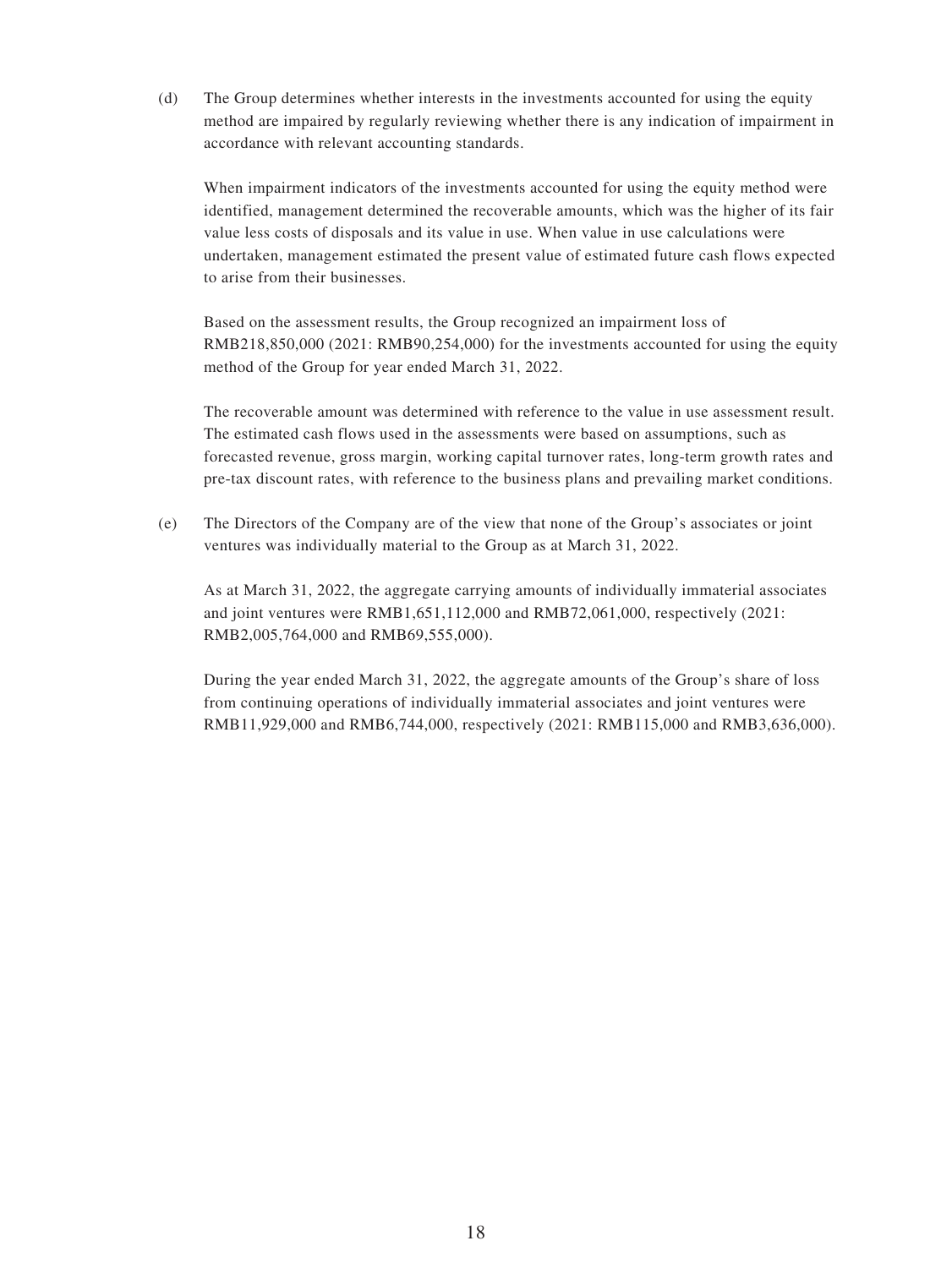### **11. Trade and other receivables, and prepayments**

|                                         |                | As at March 31, 2022       |                | As at March 31, 2021 |             |            |
|-----------------------------------------|----------------|----------------------------|----------------|----------------------|-------------|------------|
|                                         |                | <b>Current Non-current</b> | <b>Total</b>   | Current              | Non-current | Total      |
|                                         | <b>RMB'000</b> | <b>RMB'000</b>             | <b>RMB'000</b> | RMB'000              | RMB'000     | RMB'000    |
| Trade receivables (Note)                |                |                            |                |                      |             |            |
| - Related parties                       | 1,170,109      |                            | 1,170,109      | 838,612              |             | 838,612    |
| - Third parties                         | 652,250        |                            | 652,250        | 847,430              |             | 847,430    |
| Less: allowance for impairment of trade |                |                            |                |                      |             |            |
| receivables                             | (147, 621)     | <u>—</u>                   | (147, 621)     | (148, 245)           |             | (148, 245) |
| Trade receivables - net                 | 1,674,738      |                            | 1,674,738      | 1,537,797            |             | 1,537,797  |
| Prepaid film deposits                   | 10,000         | 38,500                     | 48,500         | 40,000               | 10,000      | 50,000     |
| Other prepayments                       | 83,922         |                            | 83,922         | 21,640               |             | 21,640     |
| Other receivables arising from:         |                |                            |                |                      |             |            |
| - Receivables from related parties      | 63,383         |                            | 63,383         | 62,537               |             | 62,537     |
| - Loan receivables                      | 126,769        | 700,000                    | 826,769        |                      | 833,915     | 833,915    |
| - Receivables in relation to other      |                |                            |                |                      |             |            |
| film and TV investments                 | 368,865        |                            | 368,865        | 331,104              |             | 331,104    |
| - Receivables in respect of             |                |                            |                |                      |             |            |
| reimbursement of distribution           |                |                            |                |                      |             |            |
| expenses                                | 213,919        |                            | 213,919        | 171,417              |             | 171,417    |
| - Deductible VAT input                  | 98,126         |                            | 98,126         | 73,698               |             | 73,698     |
| - Interest income receivables           | 80,328         |                            | 80,328         | 54,678               |             | 54,678     |
| - Refund receivable in relation to      |                |                            |                |                      |             |            |
| the restructuring of an                 |                |                            |                |                      |             |            |
| associate                               | 38,883         |                            | 38,883         | 38,883               |             | 38,883     |
| - Deposits receivables                  | 17,436         |                            | 17,436         | 11,986               |             | 11,986     |
| - Receivables in respect of             |                |                            |                |                      |             |            |
| reimbursement of movie                  |                |                            |                |                      |             |            |
| tickets refund                          |                |                            |                | 9,193                |             | 9,193      |
| $-$ Others                              | 111,720        | 20,489                     | 132,209        | 105,157              | 7,932       | 113,089    |
| Less: allowance for impairment          |                |                            |                |                      |             |            |
| of prepayments and other                |                |                            |                |                      |             |            |
| receivables                             | (341, 744)     | (160,000)                  | (501, 744)     | (286, 372)           | (160,000)   | (446,372)  |
| Other receivables and prepayments – net | 871,607        | 598,989                    | 1,470,596      | 633,921              | 691,847     | 1,325,768  |
| Total trade and other receivables,      |                |                            |                |                      |             |            |
| and prepayments                         | 2,546,345      | 598,989                    | 3,145,334      | 2,171,718            | 691,847     | 2,863,565  |
|                                         |                |                            |                |                      |             |            |

The fair values of the current portion of trade and other receivables approximate their carrying value.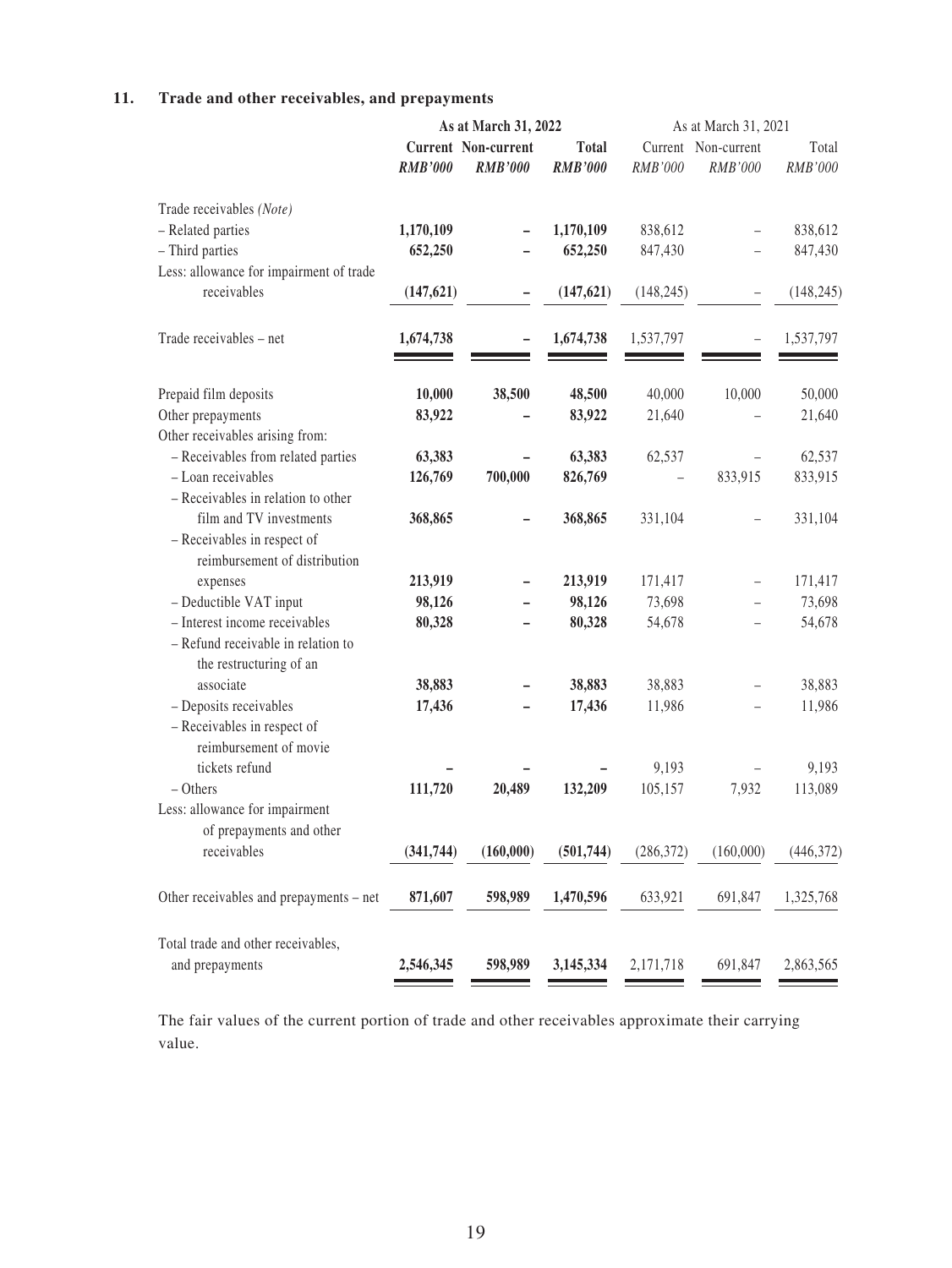#### *Note:*

The normal credit period granted to the debtors of the Group is generally within 1 year. Before accepting any new debtor, the Group assesses the potential debtor's credit quality and defines credit limits by debtor. Credit limits granted to debtors are reviewed regularly.

The following is an aging analysis of trade receivables based on recognition date:

|                  | As at March 31, |                |
|------------------|-----------------|----------------|
|                  | 2022            | 2021           |
|                  | <b>RMB'000</b>  | <i>RMB'000</i> |
| $0 - 90$ days    | 891,276         | 770,424        |
| $91 - 180$ days  | 243,470         | 420,304        |
| $181 - 365$ days | 143,960         | 16,844         |
| Over 365 days    | 543,653         | 478,470        |
|                  | 1,822,359       | 1,686,042      |
|                  |                 |                |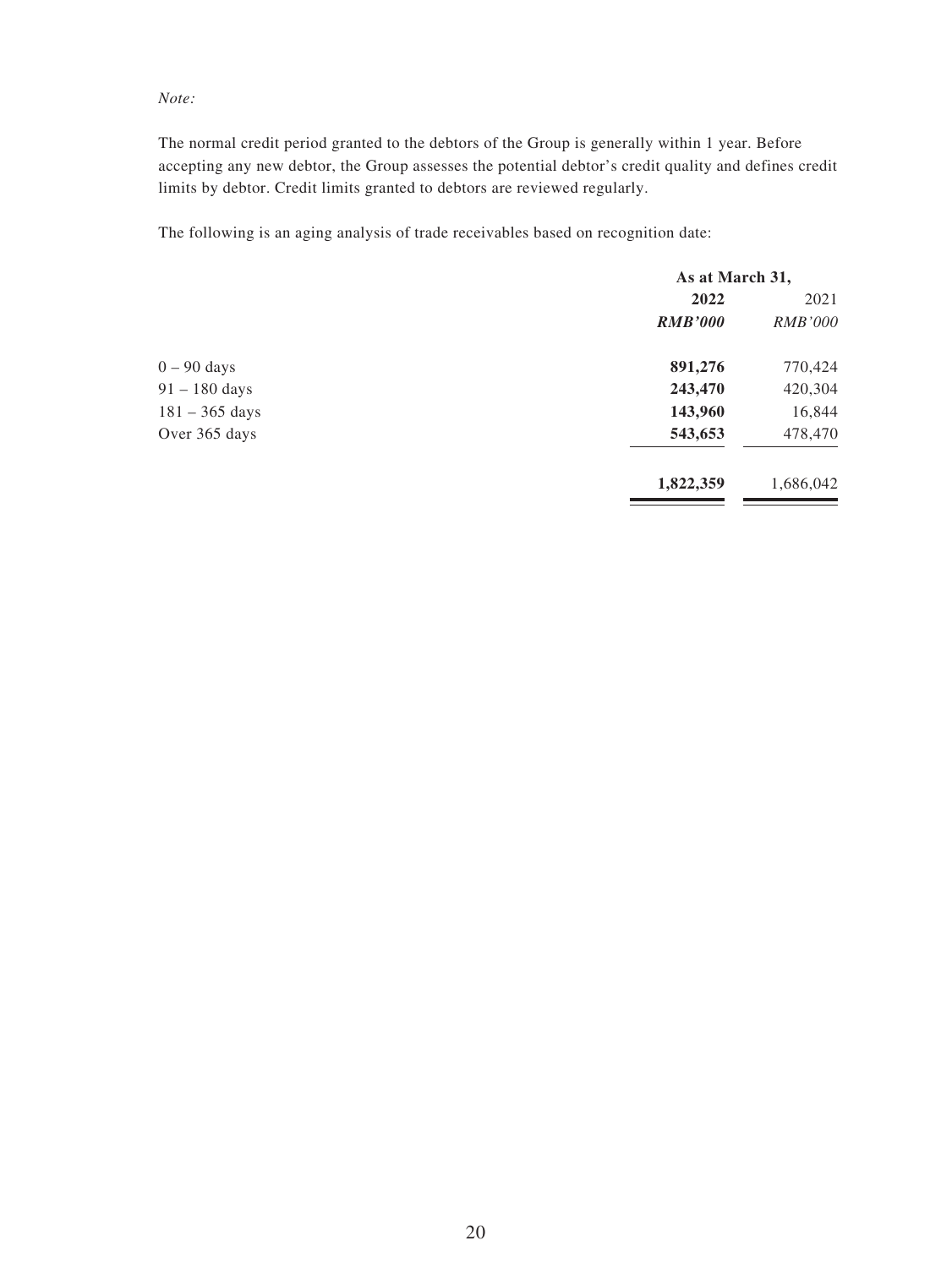### **12. Trade and other payables, and accrued charges**

|                                                       | As at March 31, |                |
|-------------------------------------------------------|-----------------|----------------|
|                                                       | 2022            | 2021           |
|                                                       | <b>RMB'000</b>  | <b>RMB'000</b> |
| Trade payables (Note)                                 |                 |                |
| - Related parties                                     | 77,075          | 34,307         |
| - Third parties                                       | 311,837         | 285,188        |
|                                                       | 388,912         | 319,495        |
| Other payable and accrued charges:                    |                 |                |
| Amounts due to related parties                        | 63,754          | 80,429         |
| Payables in relation to distribution of films         | 250,654         | 347,155        |
| Accrued marketing expense                             | 107,133         | 106,724        |
| Payroll and welfare payable                           | 102,885         | 119,834        |
| Other tax payable                                     | 58,783          | 42,160         |
| Amounts received on behalf of cinema                  |                 |                |
| ticketing system providers                            | 53,176          | 62,223         |
| Professional fees payable                             | 21,922          | 24,998         |
| Deposit from customers                                | 9,104           | 10,471         |
| Consideration payable for acquisition of a subsidiary | 3,000           | 6,000          |
| Amounts received on behalf of cinemas                 | 1,161           | 116,351        |
| Others                                                | 59,437          | 16,439         |
|                                                       | 731,009         | 932,784        |
| Total trade and other payables, and accrued charges   | 1,119,921       | 1,252,279      |

The carrying amounts of trade and other payables are considered to approximate their fair values, due to their short-term nature or interest-bearing nature.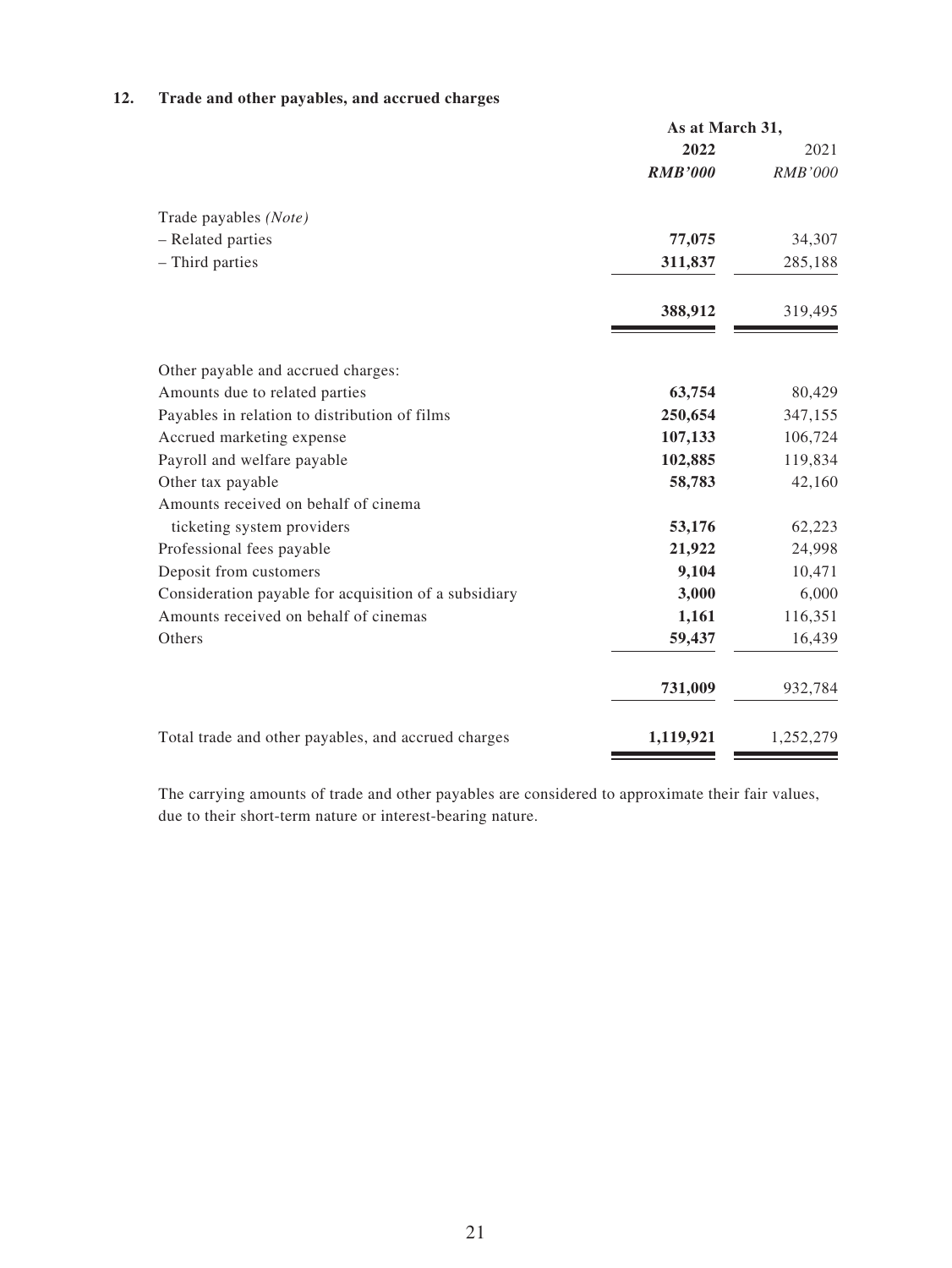### *Note:*

As at March 31, 2022 and 2021, the aging analysis of the trade payables based on invoice date is as follows:

|                  | As at March 31, |                |
|------------------|-----------------|----------------|
|                  | 2022            | 2021           |
|                  | <b>RMB'000</b>  | <i>RMB'000</i> |
| $0 - 90$ days    | 278,179         | 226,879        |
| $91 - 180$ days  | 71,373          | 54,239         |
| $181 - 365$ days | 27,716          | 24,214         |
| Over 365 days    | 11,644          | 14,163         |
|                  | 388,912         | 319,495        |

#### **13. Borrowings**

|             | As at March 31, |                |
|-------------|-----------------|----------------|
|             | 2022            | 2021           |
|             | <b>RMB'000</b>  | <b>RMB'000</b> |
| Current     | 9,375           | 15,000         |
| Non-Current |                 | 15,000         |
|             | 9,375           | 30,000         |

As at March 31, 2022 and 2021, the Group's bank borrowings are denominated in RMB and are repayable as follows:

|                       | As at March 31, |                |
|-----------------------|-----------------|----------------|
|                       | 2022            | 2021           |
|                       | <b>RMB'000</b>  | <i>RMB'000</i> |
| Within 1 year         | 9,375           | 15,000         |
| Between 1 and 2 years |                 | 15,000         |
|                       | 9,375           | 30,000         |
|                       |                 |                |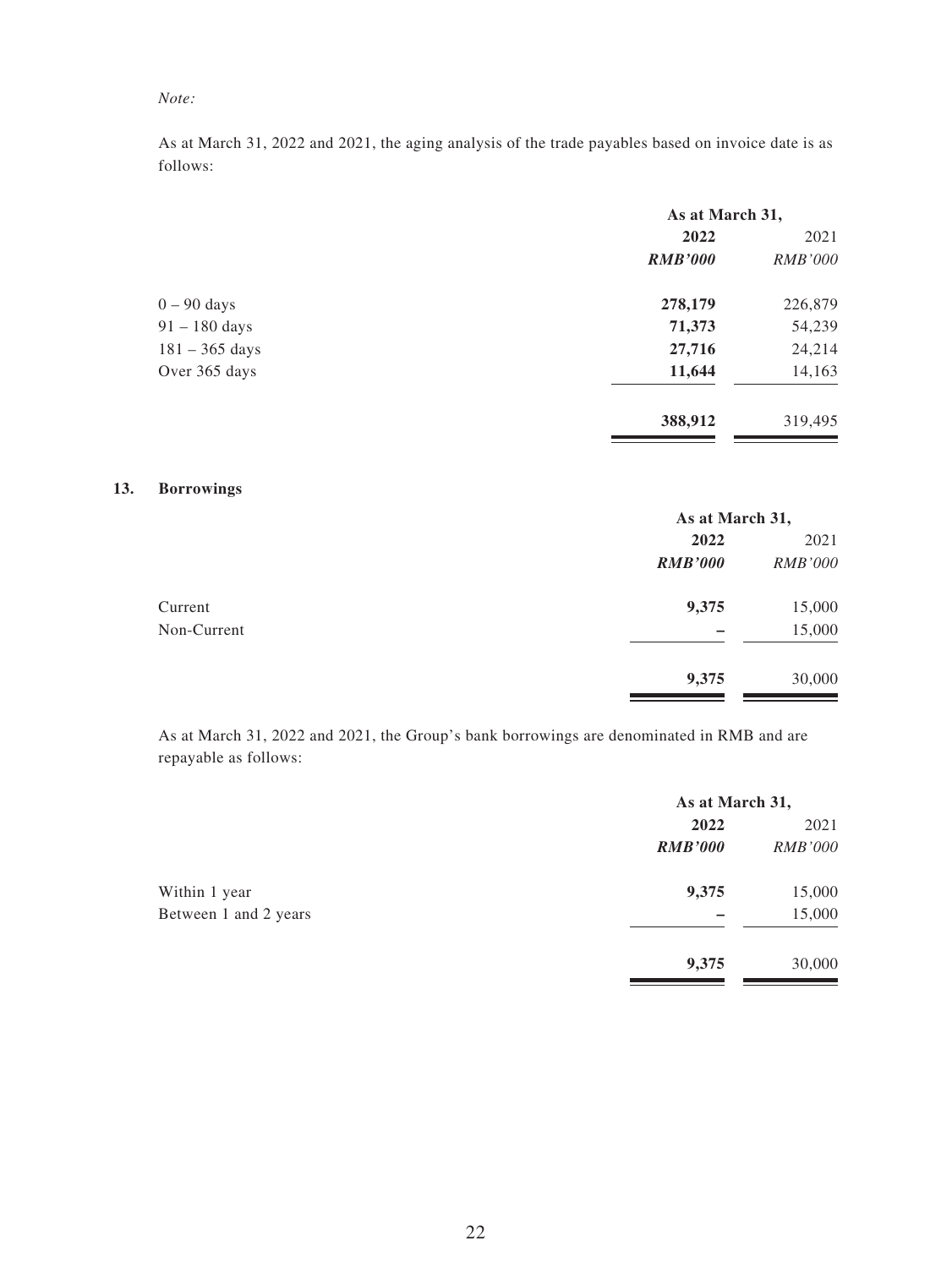The analysis of movements in borrowings is as follows:

|                                                            | For the year ended<br>March 31, 2022 |                                       |                                | For the year ended<br>March 31, 2021 |                        |                         |
|------------------------------------------------------------|--------------------------------------|---------------------------------------|--------------------------------|--------------------------------------|------------------------|-------------------------|
|                                                            |                                      |                                       |                                |                                      |                        |                         |
|                                                            | <b>RMB'000</b>                       | Current Non-current<br><b>RMB'000</b> | <b>Total</b><br><b>RMB'000</b> | Current<br>RMB'000                   | Non-current<br>RMB'000 | Total<br><i>RMB'000</i> |
| Opening balance                                            | 15,000                               | 15,000                                | 30,000                         | 10,000                               | 384,435                | 394,435                 |
| Repayments of bank borrowings                              | (15,000)                             | (5,625)                               | (20, 625)                      | (10,000)                             | (353, 550)             | (363, 550)              |
| Reclassification from non-current to<br>current borrowings | 9,375                                | (9,375)                               |                                | 15,000                               | (15,000)               |                         |
| Effect of changes in exchange rate                         |                                      |                                       |                                |                                      | (885)                  | (885)                   |
| Closing balance                                            | 9,375                                |                                       | 9.375                          | 15,000                               | 15,000                 | 30,000                  |

#### *Notes:*

- (a) As at March 31, 2022, the RMB-denominated borrowings were secured by fixed assets with carrying amounts of approximately RMB9,247,000 (2021: RMB15,706,000).
- (b) The fair values of current and non-current borrowings approximate their carrying amounts, as the impact of discounting is not significant.

#### **14. Dividend**

The Board of the Directors of the Company has resolved not to recommend the payment of a dividend for the year ended March 31, 2022 (2021: nil).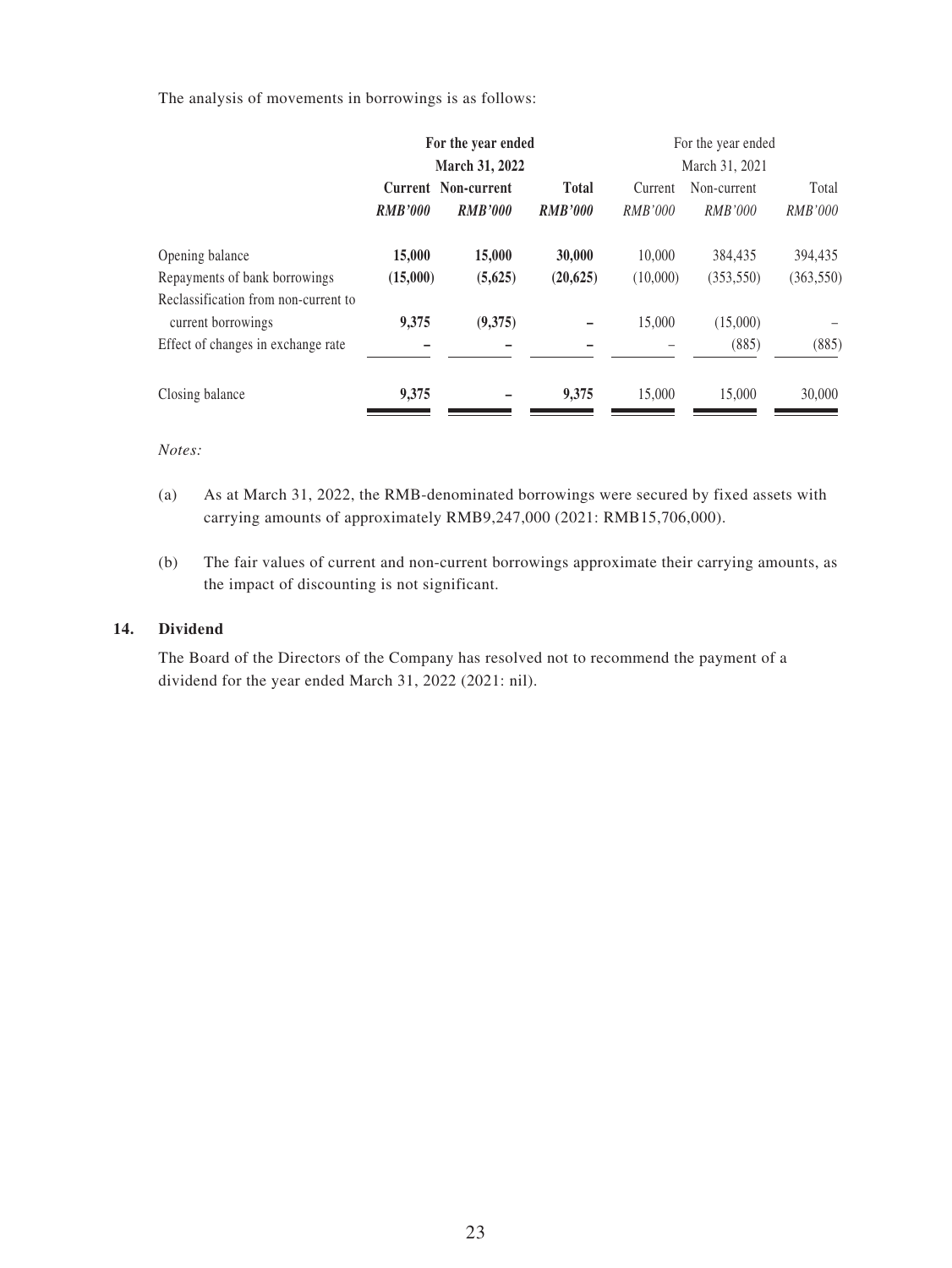# **MANAGEMENT DISCUSSION AND ANALYSIS**

# **OVERVIEW**

Alibaba Pictures attained a solid fiscal year in the 2021/22 financial year amid the macroeconomic challenges due to the resurgence of COVID-19 pandemic. Despite tremendous uncertainties, the Group has firmly and continuously executed its dual-drive strategy featuring "content + technology", and transformed adversity into opportunity. With focus on exploring content-driven multiple innovative business models and leveraging the connections with upstream and downstream players in the industry chain, the Group managed to fulfill various online and offline demands of consumers and expand the boundaries of the entertainment industry. All these factors have reinforced the prospect of the long-term growth and value of the Group.

The Group recorded revenue of approximately RMB3,652 million for the Reporting Period, as compared with revenue of approximately RMB2,859 million for the Previous Period. The significant growth in revenue for the Reporting Period is attributable to, on the one hand, from the Group's ongoing investment in content, which improved the quality and quantity of films and drama series; and on the other hand, from China's effective control of the pandemic which helped the film industry to steer out of the pandemic-induced doldrums gradually. In addition, the Group reported a year-on-year growth in intellectual property(ies) ("IP(s)") merchandising and commercialization business as a result of its continued investments in the IP field and close platform content collaboration. The Group's diversified business structure and enhanced operational efficiency have contributed to the significant turnaround from an operating loss of approximately RMB108 million for the Previous Period into a profit of approximately RMB279 million for the Reporting Period. The adjusted EBITA recorded a profit of approximately RMB143 million for the Reporting Period, representing an increase of 21% as compared with a profit of approximately RMB118 million for the Previous Period. During the Reporting Period, the net profit amounted to RMB154 million, recording a turnaround for the first time as compared with net loss of RMB117 million for the Previous Period.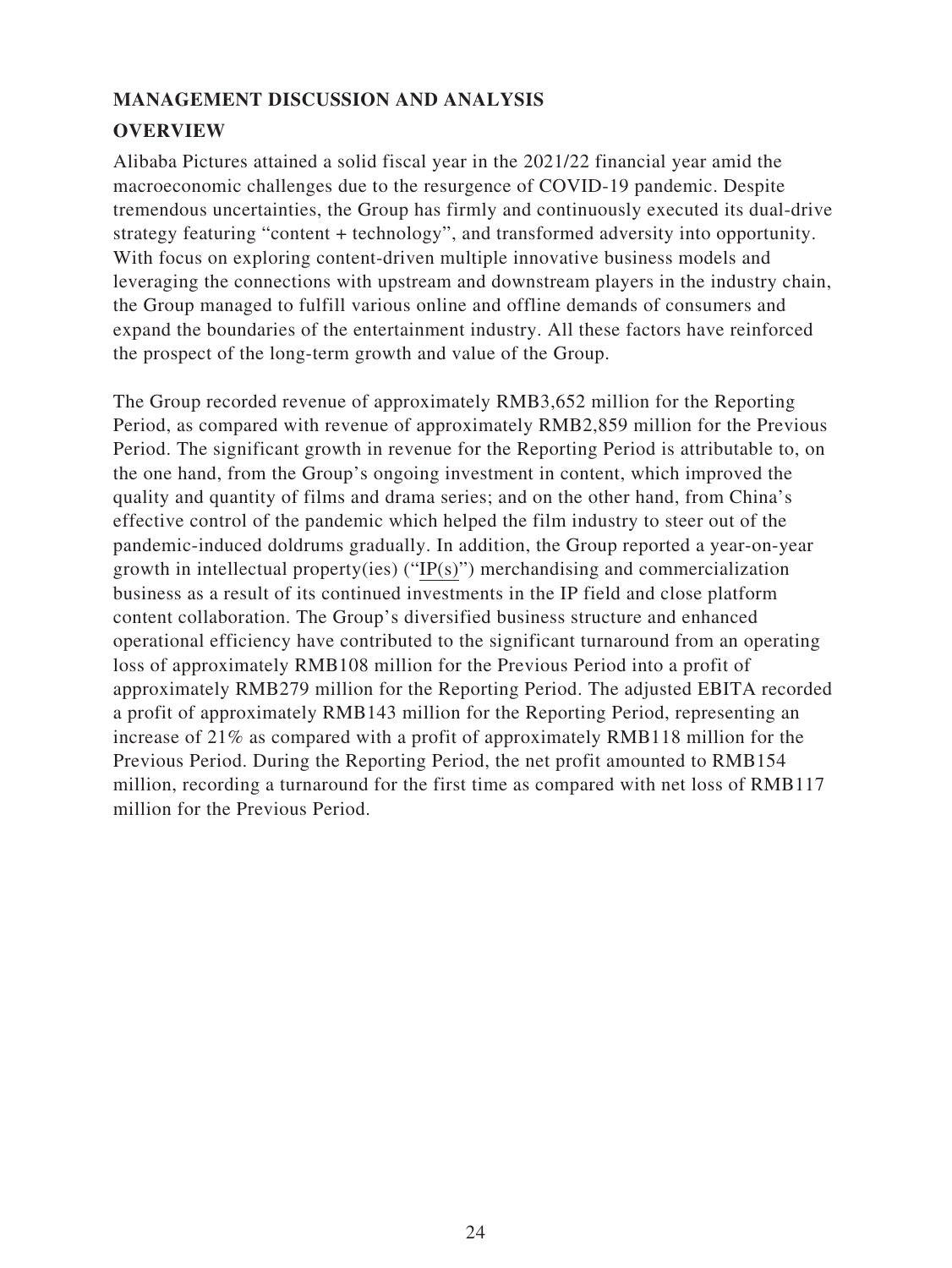The major indicators of financial results for the Reporting Period and the Previous Period are summarized in the table below:

|                                                                       | For the year ended<br>March 31, |                        |  |
|-----------------------------------------------------------------------|---------------------------------|------------------------|--|
|                                                                       | 2022<br><b>RMB'000</b>          | 2021<br><b>RMB'000</b> |  |
| Operating profit/(loss)                                               | 279,216                         | (107, 528)             |  |
| Add:                                                                  |                                 |                        |  |
| Share-based compensation                                              | 146,891                         | 142,042                |  |
| Amortization of intangible assets arising on business<br>combinations | 12,642                          | 14,720                 |  |
| Allowance for and disposal of impairment of<br>long-term assets       | (17, 423)                       |                        |  |
| Profit or loss on equity investment and change<br>in fair value, net  | (277, 976)                      | 68,986                 |  |
| <b>Adjusted EBITA</b>                                                 | 143,350                         | 118,220                |  |

\* Comparative figures have been adjusted to conform with the changes in presentation adopted for the current year.

The segment revenue and results for the Reporting Period and the Previous Period are summarized in the table below:

|                                           | For the year ended March 31, |                |                        |                |  |  |
|-------------------------------------------|------------------------------|----------------|------------------------|----------------|--|--|
|                                           | <b>Segment revenue</b>       |                | <b>Segment results</b> |                |  |  |
|                                           | 2022                         | 2021           | 2022                   | 2021           |  |  |
|                                           | <b>RMB'000</b>               | <i>RMB'000</i> | <b>RMB'000</b>         | <b>RMB'000</b> |  |  |
| Content                                   | 1,947,857                    | 1,424,854      | 317,493                | 344,407        |  |  |
| Technology                                | 1,264,058                    | 1,126,963      | 430,949                | 461,670        |  |  |
| IP merchandising and<br>commercialization | 440,255                      | 307,080        | 197,103                | 161,238        |  |  |
| <b>Total</b>                              | 3,652,170                    | 2,858,897      | 945,545                | 967,315        |  |  |

*Note:* Segment results = revenue – cost of sales and services – allocated selling and marketing expenses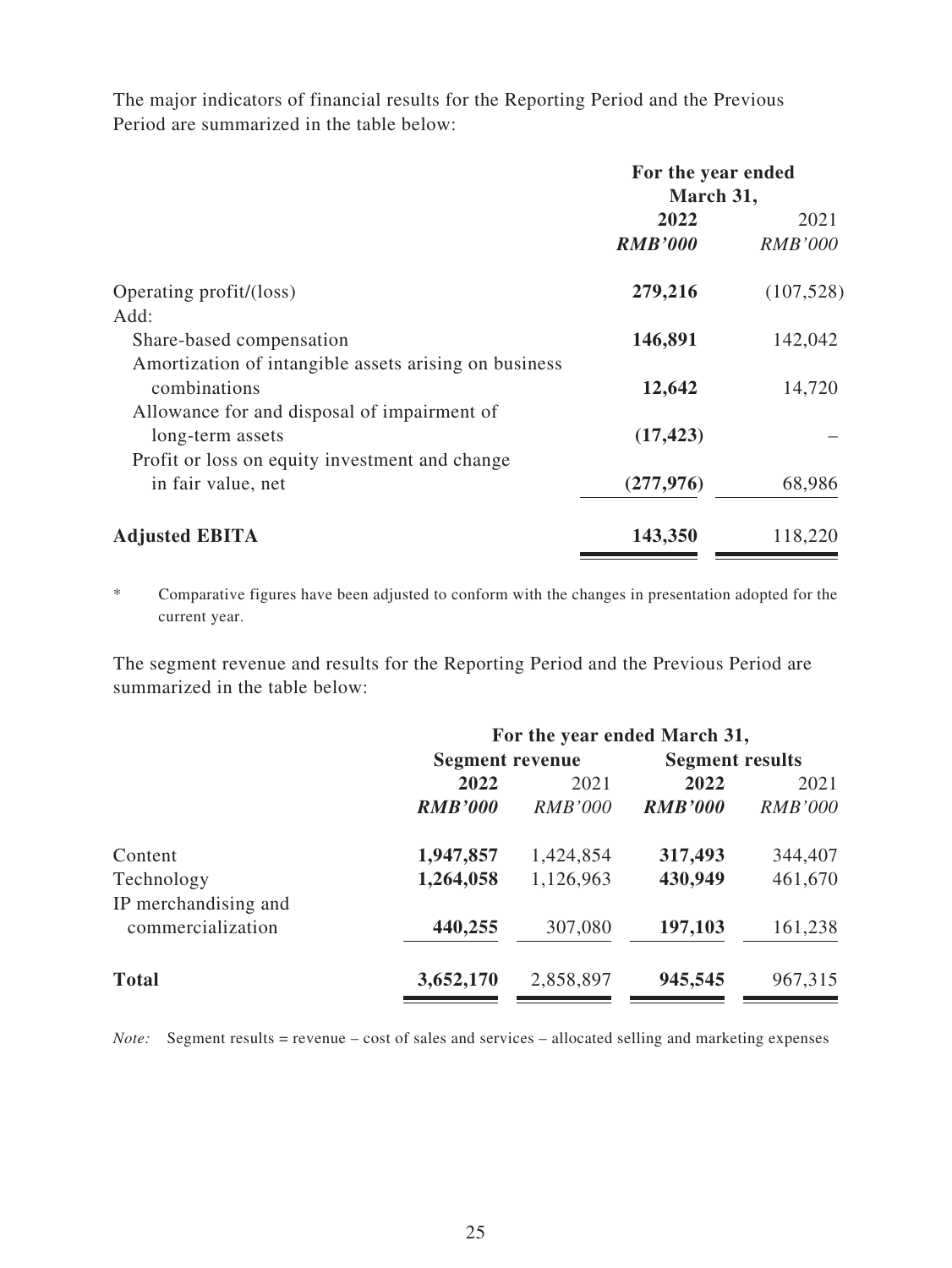During the Reporting Period, the Group recorded revenue of approximately RMB3,652 million, representing an increase of approximately RMB793 million as compared with the corresponding period of last year. The Group's ongoing investment in and accurate insights into quality content have brought substantial year-on-year growth in revenue from film content and drama series content, leading the content segment to record revenue of approximately RMB1,948 million during the Reporting Period. The revenue of platform ticketing and digitalization business increased significantly as the film market gradually recovered due to the domestic measures to contain the COVID-19 pandemic. The technology segment recorded revenue of approximately RMB1,264 million during the Reporting Period, representing an increase of approximately RMB137 million from approximately RMB1,127 million for the corresponding period of last year. Benefitting from the continuous development and unparalleled collection of quality IPs and digital media and entertainment content of Alibaba, the Group has continually built customer-centric communication channels with consumers and commercialized such relationship, which has resulted in revenue of approximately RMB440 million recorded in the IP merchandising and commercialization segment during the Reporting Period, representing an increase of 43% as compared with approximately RMB307 million for the corresponding period of last year.

### **Content**

Content business is a significant core business of the Group, mainly comprising film content, drama series content and other types of content.

During the Reporting Period, the Group upheld its value of ordinary people performing heroic deeds that promotes strong sentiment and positive vibes, while at the same time gripped major themes, such as the 100th anniversary of the founding of the Communist Party of China, the 70th anniversary of China's entry into the Korean war against American forces, as well as China's fight against the COVID-19 pandemic. As a result, the Group produced and distributed many exceptional films in celebration of Chinese spirits, Chinese values, as well as China's strengths and esthetics, including among others, "*The Battle at Lake Changjin* (長津湖)" and its sequel "*Water Gate Bridge* (水門 橋)", which advocate heroic spirit and patriotism; and "*Embrace Again* (穿過寒冬擁抱  $\langle \hat{F} \rangle$ ", which is about the love stories during the COVID-19 lockdown. The total box office revenue in China recorded a year-on-year increase of approximately RMB6.7 billion to approximately RMB42.9 billion during the Reporting Period, recovering to 73% of the pre-pandemic level. Building on forward planning in the content industry and steady improvement in production and development capabilities, the Group participated in the production and distribution of 44 films during the Reporting Period, generating over approximately RMB26 billion at the box office, accounting for 71% of the box office of domestic films, which demonstrates the Group's insight into high-quality content. Eight of these films ranked among top 10 domestic films in terms of box office for the corresponding period, including "*The Battle at Lake Changjin* (長津湖)" and "*My country, My parents* (我和我的父輩)", which ranked top 1 and top 2 at the box office respectively during the National Day holiday as well as "*Water Gate Bridge* (水門橋)",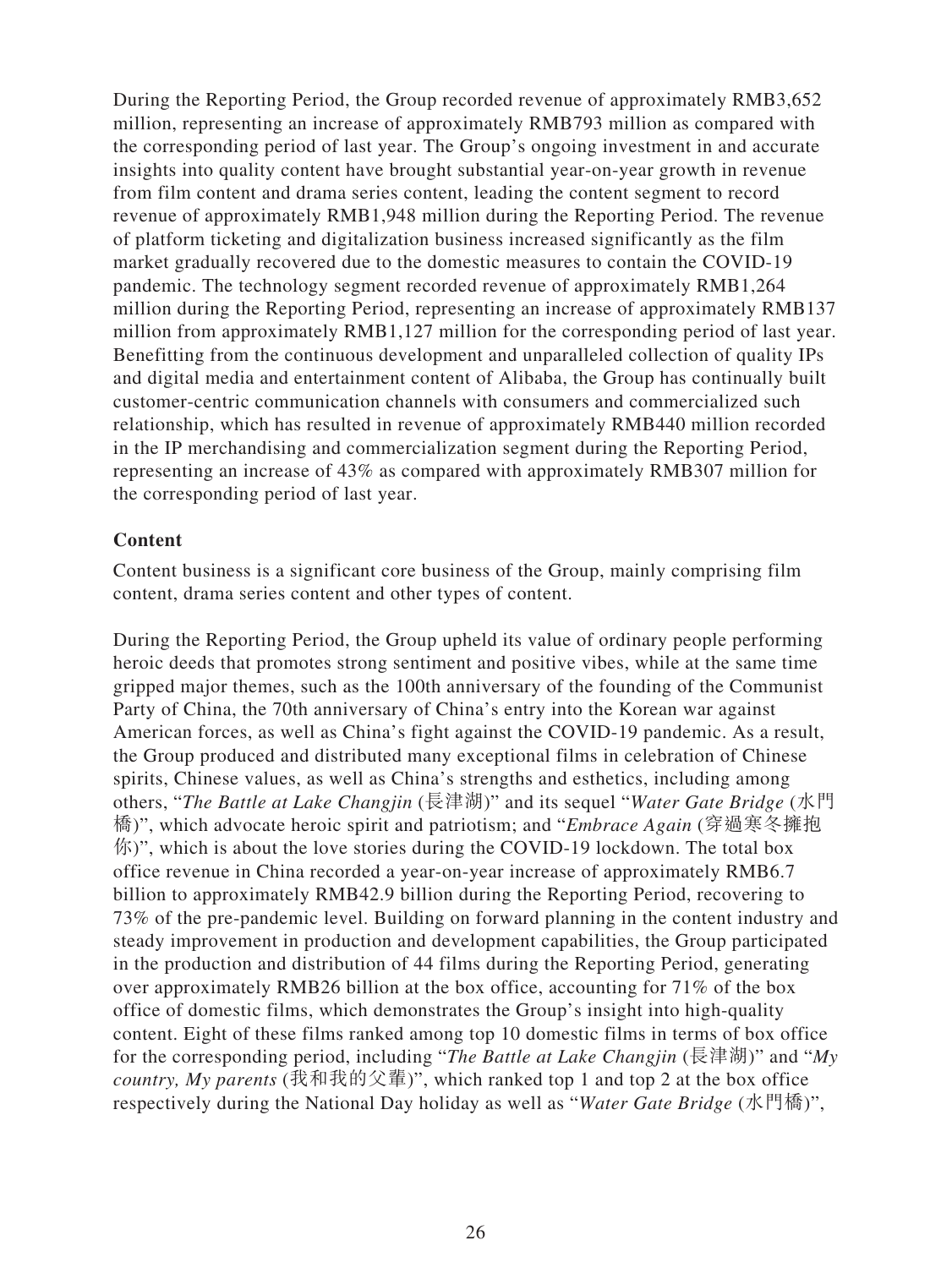"*Too Cool To Kill* (這個殺手不太冷靜)" and "*Nice View* (奇跡•笨小孩)", which were top 3 at the box office during the Chinese New Year holiday. Aiming at the advancement of the cultural industry and promoting positive values among the public, the Group secured multi-theme contents while growing its skills in content development and production. Some of the films which the Group participated in their production and distribution, such as "*One Week Friends* (一周的朋友)", "*The Fallen Bridge* (斷橋)" and "*Lost* (消失的她)", will soon be coming to the theaters.

In addition to its significant investments in cinema films, the Group has also been expanding its presence in the content industry. By operating studios, the Group established close ties with platforms, writers and partners, which enabled it to fully leverage the strengths of its resources, thereby continuing to create premium contents in the industrialization of content production. During the Reporting Period, the Group's studios were recognized by the market for their capabilities in content creation and production. "*Be Reborn* (重生之門)", a suspenseful blockbuster drama produced by Dunqi Studio (敦淇工作室), became the most played drama series networkwide broadcast on various platforms with significant popularity. The Group's self-produced drama series, "*Because of Love* (今生有你)", was released on CCTV-1, CCTV-8 and Youku platform, not only did it earn viewership ratings over 1% on TV, it also became the daily and weekly most played drama series. The Group will further invest in the content sector and engage its audience with quality contents by producing timeless works to which the audience can relate for their sentiments, compassion and acclaim. The Group expects to release a few self-produced drama series, including a suspense drama – "*Medical Examiner Dr. Qin: The Mind Reader* (法醫秦明之讀心者)", a costume drama – "*Love Under the Floral Rain* (半城花雨伴君離)", and – "*Robot in the*  Orange Garden (你好呀, 我的橘子戀人)" with romantic and science fiction themes.

During the Reporting Period, the content segment recorded revenue of approximately RMB1,948 million, representing an increase of 37% as compared with approximately RMB1,425 million for the corresponding period of last year; and its operating profit amounted to approximately RMB317 million, which declined by 8% as compared with that for the Previous Period, primarily due to the decrease in income from cinema films as a result of the pandemic.

## **Technology**

Technology business is an important part of the Group's strategy and an essential force for the construction of pan-entertainment infrastructure that promotes the digital upgrade of the entertainment sector. The business mainly comprises platform ticketing, digitalization business and others.

Platform ticketing business comprises Tao Piao Piao (B2C platform) and Yunzhi (B2B platform). Not only is Tao Piao Piao the Group's key platform which provides ticketing services to cinemas, it is also a platform catering for consumers at large when they make their viewing decisions. In the 2021/22 financial year, Tao Piao Piao continued to maintain its dominant position as a ticketing platform, and launched the "Taomai VIP" (淘麥 VIP) membership system in collaboration with Damai, which connects film viewing and live performance scenes to provide users with more services and benefits.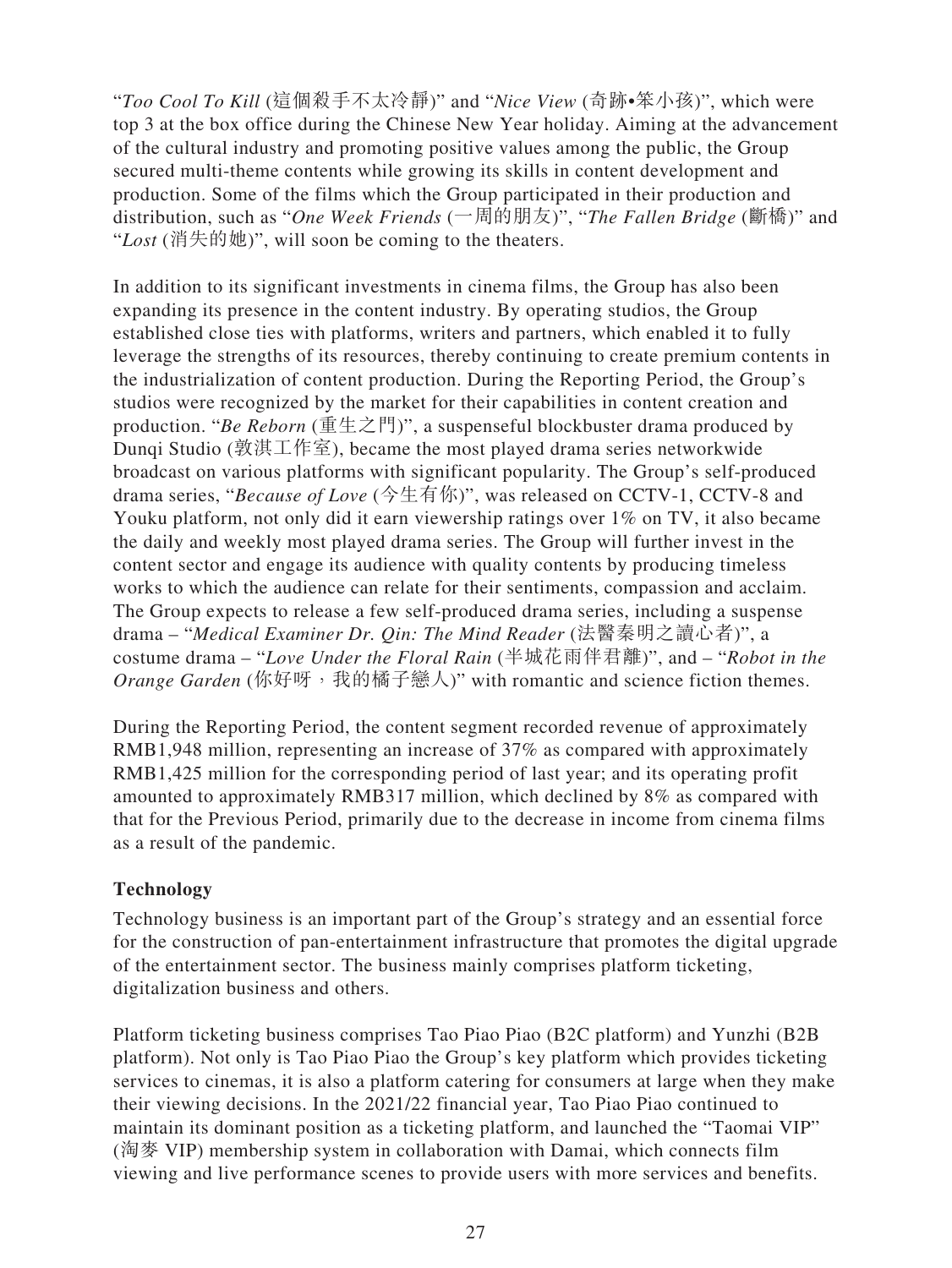Yunzhi is a digitalization product offering operation and management services to cinemas and a leading cloud-based product in the industry. Yunzhi utilizes technology to help cinemas improve operational and management efficiency while reducing operating costs. During the Reporting Period, Yunzhi continued to rank first among its peers in terms of the number of movie tickets sold.

The Group's digitalization platform business comprises its content promotion and distribution platform, which is established by integrating the promotion and distribution platform "Beacon (燈塔)" into total marketing solutions designer "Dark Horse (黑馬)" and content marketing agency "Taoxiu Media Group (淘秀光影)" to form a closed-loop marketing process. The digitalization platform utilizes "Beacon Research (燈塔研究院)" and "Beacon Professional (燈塔專業版)", being digital platforms from "Beacon", to create the underlying prediction logic and business model for promotion and distribution. With the total marketing solutions provided by "Taoxiu Media Group" and "Dark Horse", promotion and distribution activities are carried out by using relevant tools, and execution plans are continually optimized and enhanced based on the market feedback. During the Reporting Period, "Beacon" extended its application for performance, drama series, variety shows and online films, becoming a data platform for the entire entertainment industry covering cinema and online films, performances, drama series and variety shows. By cooperating with the Ministry of Culture and Tourism, the Group's live performance platform, which made live performance box office online for the first time, posed a significant impact on the digitization of the live performance industry. As one of the top 20 multi-channel network (MCN) institutions on TikTok, the Group's content marketing agency "Taoxiu Media Group" conducts business based on the content culmination of the films, drama series and variety shows, focuses on the market of short and mid-form videos by engaging and fostering key opinion leaders (KOLs) and provides total marketing solutions, word-of-mouth marketing and channel advertising activities. During the Reporting Period, "Taoxin Media Group" provided exclusive services, such as live streaming planning and content marketing for multiple films, drama series and variety shows, including cinema film "*White Snake 2: The Tribulation of the Green Snake* (白蛇2:青蛇劫起)"*,* online film *"Biubiubiu* (硬漢槍 神)", and drama series *"A Little Mood for Love* (小敏家)" and carried out content marketing activities for several online drama series and brands.

Other technology products of the Group also include cloud production business, which is deeply integrated with the production of film and drama series content. As a digital product covering the entire production process and multiple production scenarios, cloud production is designed to advance further industrialization of the film industry. Featuring functions include crew member management, shooting management and financial management which assist film and television companies and crews in monitoring project quality and the shooting progress, improve the operational efficiency and reduce project costs. During the Reporting Period, cloud production provided support to more than 100 crews with its core technology, over 60% of which were external crew settings. Further, in order to build a talent ecosystem for the industry, cloud production established talent-training collaborations with multiple universities, including among others, Beijing Film Academy, the Central Academy of Drama, Communication University of China, Peking University, Tsinghua University, Shanghai Jiao Tong University and Communication University of Zhejiang.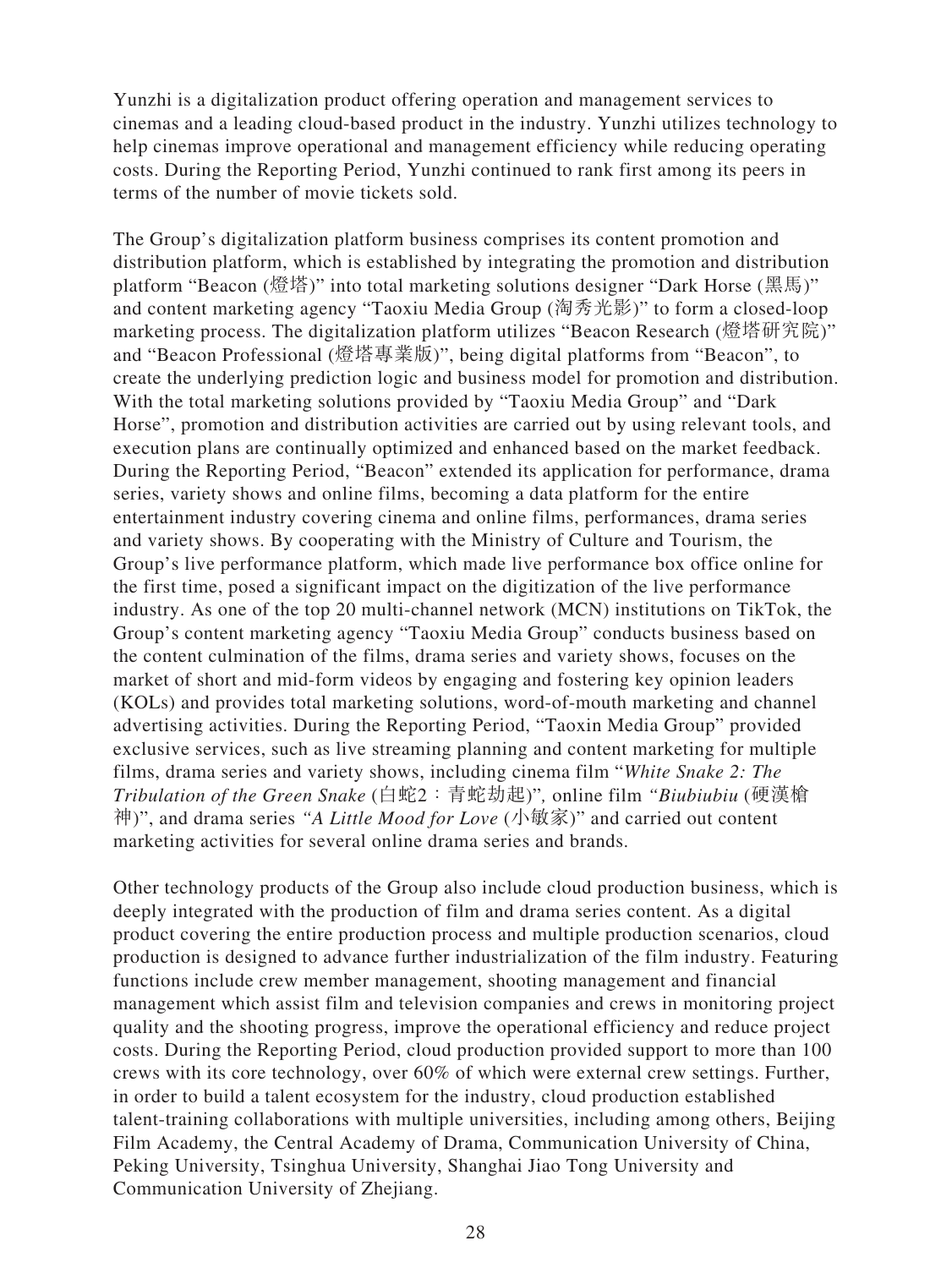The Group will provide operation services to Damai to integrate its systems and capabilities into live entertainment in the 2022/23 financial year. The operation service arrangement with Damai will not only improve the Group's internal operation efficiency benefitting its overall business, but also help to explore the potential of live entertainment activities.

During the Reporting Period, riding on the recovery of the film market from the pandemic, the technology segment recorded revenue of approximately RMB1,264 million, representing an increase of 12% as compared with revenue of approximately RMB1,127 million for the corresponding period of last year. Its operating profit amounted to approximately RMB431 million, representing a year-on-year decrease of 7%, primarily attributable to higher marketing expenses in light of such recovery.

## **IP merchandising and commercialization**

IP merchandising and commercialization business is a core business of the Group which expands the boundaries of the entertainment industry. As a part of the Alibaba ecosystem, the Group is able to utilize many storytelling IPs on TV and films that build deep emotional connections with audience and promote product experience through visualisation with the IP merchandising. Besides, enjoying a huge portfolio of IP content, the Group can also use its wide range of interconnected scenes to create the greatest synergy and connection among the IPs.

In the 2021/22 financial year, the Group continued to expand the industrialization of its IP2B2C chain. Building on its existing licensing business, the Group has made significant progress by further integrating B2C functions through actively expanding channels and building brands. In terms of upstream IP acquisition, the Group remained committed to exploring quality IPs, with the number of newly licensed IPs increasing by 120%, while introducing IPs to the market, enabling merchants to benefit from those IPs and providing consumers with innovative products and enhancing the user experience. During the Reporting Period, the Group served as the liaison between many brands and their desired IPs. For example, the Group assisted "KAKAO FRIENDS", its IP partner, in winning the Licensing International Asian Awards 2022; and also helped COLORKEY and LAMY in winning the "Licensee of the Year" award for fast-moving consumer goods (FMCG) and housewares/novelties, respectively. With its professional operations management skills, the Group also organized a number of marketing campaigns in collaboration with Tmall to promote IPs and merchants, such as "Minion Fans Shopping Spree (小黃人寵粉季)", "KAKAO School Opening Shopping Spree (KAKAO開學季)" and "Pokémon Discovery Day (寶可夢發現日)". During the Reporting Period, the number of IPs and licensed customers served by the Group continued to increase. With more and more brands being attracted to and participating in license cooperation, the number of the Group's customers increased.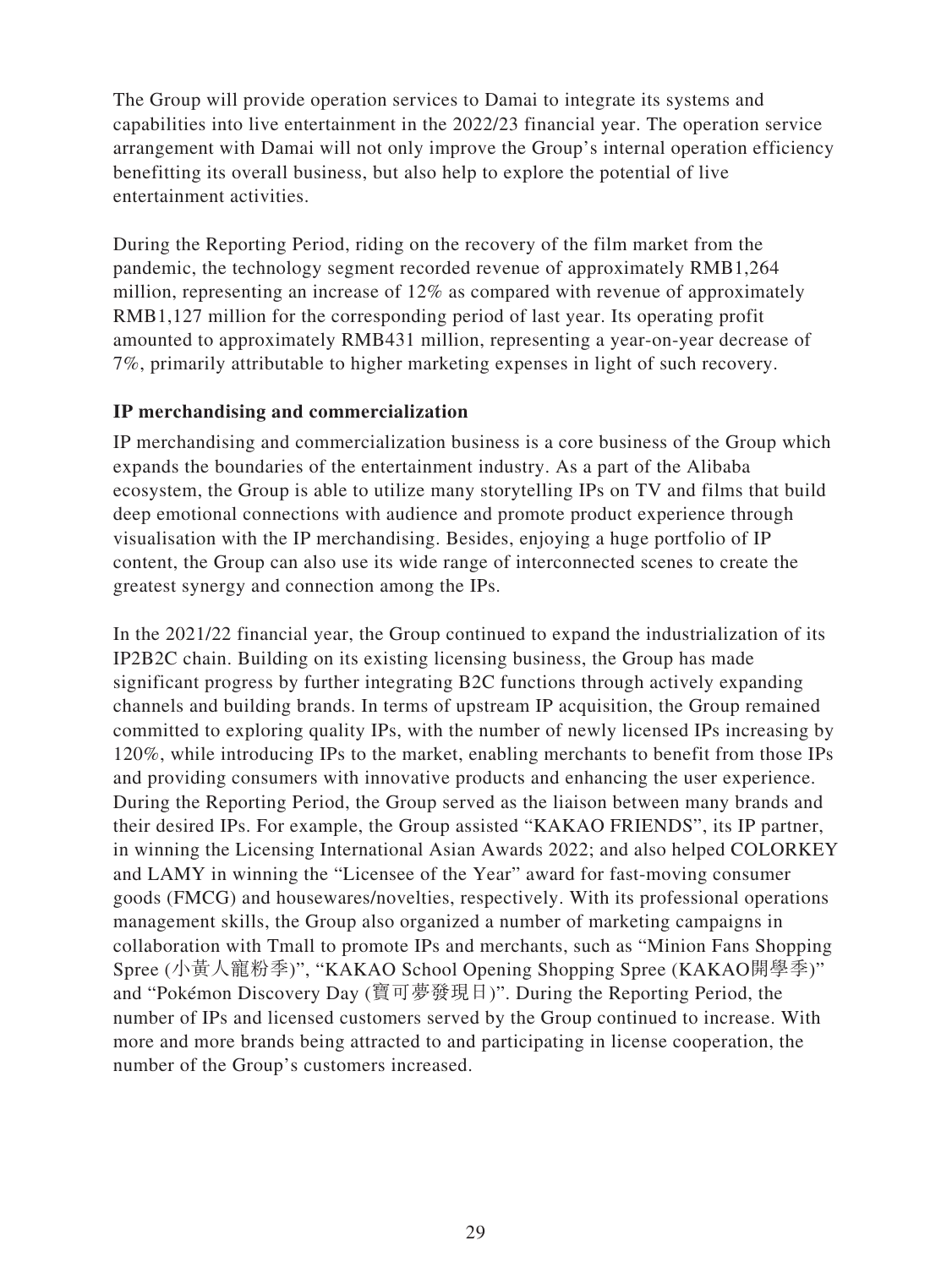The Group is not only a discoverer of IP content, but also a service platform focusing on commercialization of IPs. The Group has the capability to integrate licensing and marketing by leveraging the advantages of the Alibaba Economy Ecosystem, and to build a complete IP2B2C chain through Tmall. By providing ongoing support to top merchants, enabling market for new brands, exploring recent and emerging trends, the Group aims to utilize relevant platforms to facilitate the development of China's licensing industry. During the Reporting Period, the Group's contribution of products under the Tmall pop toys category reached a record high and the gross merchandise value ("GMV") grew by 57% year-on-year.

In order to further integrate B2C functions, pursue rapid growth for IP commercialization, as well as better understand and engage consumers, the Group founded a pop IP retail brand "KOILAND" in the 2021/22 financial year. The Group built an integrated IP store covering online and offline channels, capitalizing on its years of experience in IPs. Through KOILAND, the Group offered over 1,000 products that were well received by the market and provided an immersive shopping experience. During the Reporting Period, the Group's offline stores were located at various business districts, schools and communities. Despite the impact that the lingering COVID-19 pandemic had on its supply chains and store sales, the Group is confident that the IP-themed immersive space tailored for customers will further realize the value of its IPs once the pandemic ends. Meanwhile, the Group intends to diversify the risk by operating offline stores in different regions in China.

While the Group actively invested in relevant channels, the 2021/22 financial year also marked the birth of "KOITAKE", a pop toy brand incubated by the Group. Ever since the establishment of "KOITAKE", the Group has been dedicated to exploring the stories behind IP content and creating different types of images and products with a team of designers based on individual characters with an aim to incorporate contents into IPs and enrich the contents. In less than one year, the Group created IP-based figures such as "AZZO", "TOFU", "Jelly" and "Moon White", which have been successfully integrated into the Group's films, drama series and variety shows and therefore extended the life cycle of IPs and made those figures approachable.

During the Reporting Period, the Group enhanced the commercial value and lifecycle of popular IPs by working with talented designers and content platforms, such as "*The Awakening Age* (覺醒年代)", "*The Blue Whisper* (與君初相識╱恰似故人歸)" and "*Street Dance of China* (這!就是街舞)".

In addition to deepening its IP portfolio and broadening its offerings, the Group shows respect for pop culture and consumer preferences by improving content sources and production capabilities. The Group enriched its content offerings during the Reporting Period, such as "*Country Love* (鄉村愛情)" which enhance its user experience.

To continually explore and realize the value of its IPs, the Group developed a new business on digital collectibles, making it more worthwhile to distribute and collect quality IPs with sophisticated paradigms and meaningful stories.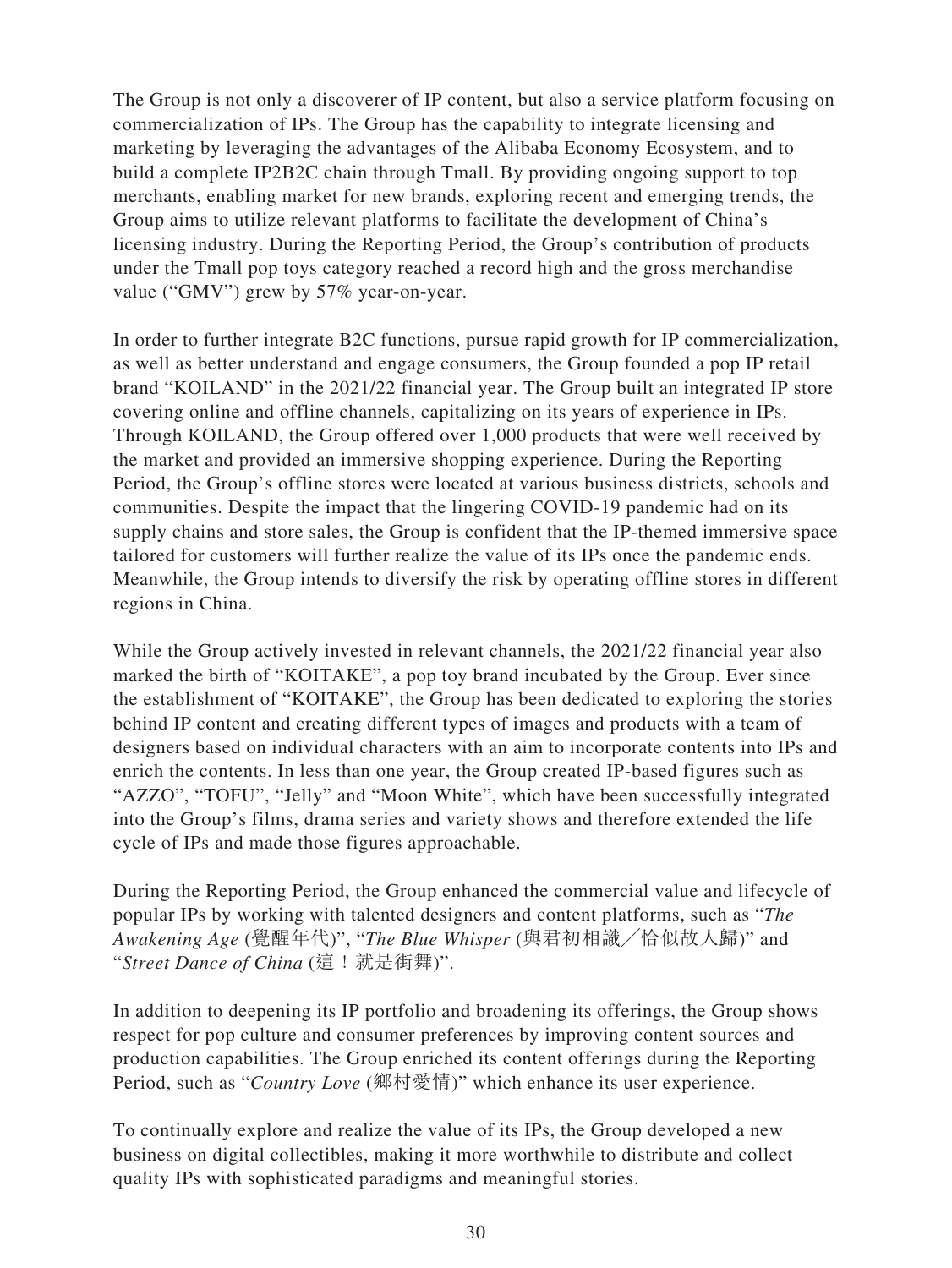During the Reporting Period, the IP merchandising and commercialization business demonstrated rapid growth in revenue and operating profit, recording a 43% increase in revenue to approximately RMB440 million, while its operating profit grew by 22% year-on-year to approximately RMB197 million.

# **PROSPECTS**

With a focus on creating quality content for the entertainment industry, the Group reinforced its dual-drive strategy featuring "content + technology" to make significant investments in the pan-entertainment industry. Facing a complex and evolving market environment, the Group will adhere to its principle of investing in quality content, innovation initiatives and customer value, and continue to facilitate business upgrade for three major areas in the long term: creating quality content, participating in building new infrastructure for the entertainment industry, and enriching the pan-entertainment ecosystem. The Group will continue to work closely with the Alibaba ecosystem, and leverage its unique advantages in content and technology to enable diversified offerings based on content, time and space, with an aim to benefit more market participants while advancing the cultural industry.

Going forward, the Group will continue to:

- 1. make significant investments in all categories of entertainment content, and improve its capability to produce various contents, including films and drama series, with a view to remaining a steady source of high-quality content for the market;
- 2. expand the service scope of its technology platform to promote Internet penetration in and digital upgrade of the industry and explore multiple business models of IP merchandising and commercialization; and
- 3. identify opportunities that yield sustainable and high-quality growth, while focusing on cost control and operation efficiency.

The Group expects to fund its business initiatives in the coming year with its own internal financial resources, but may seek external financing if appropriate opportunities and conditions arise.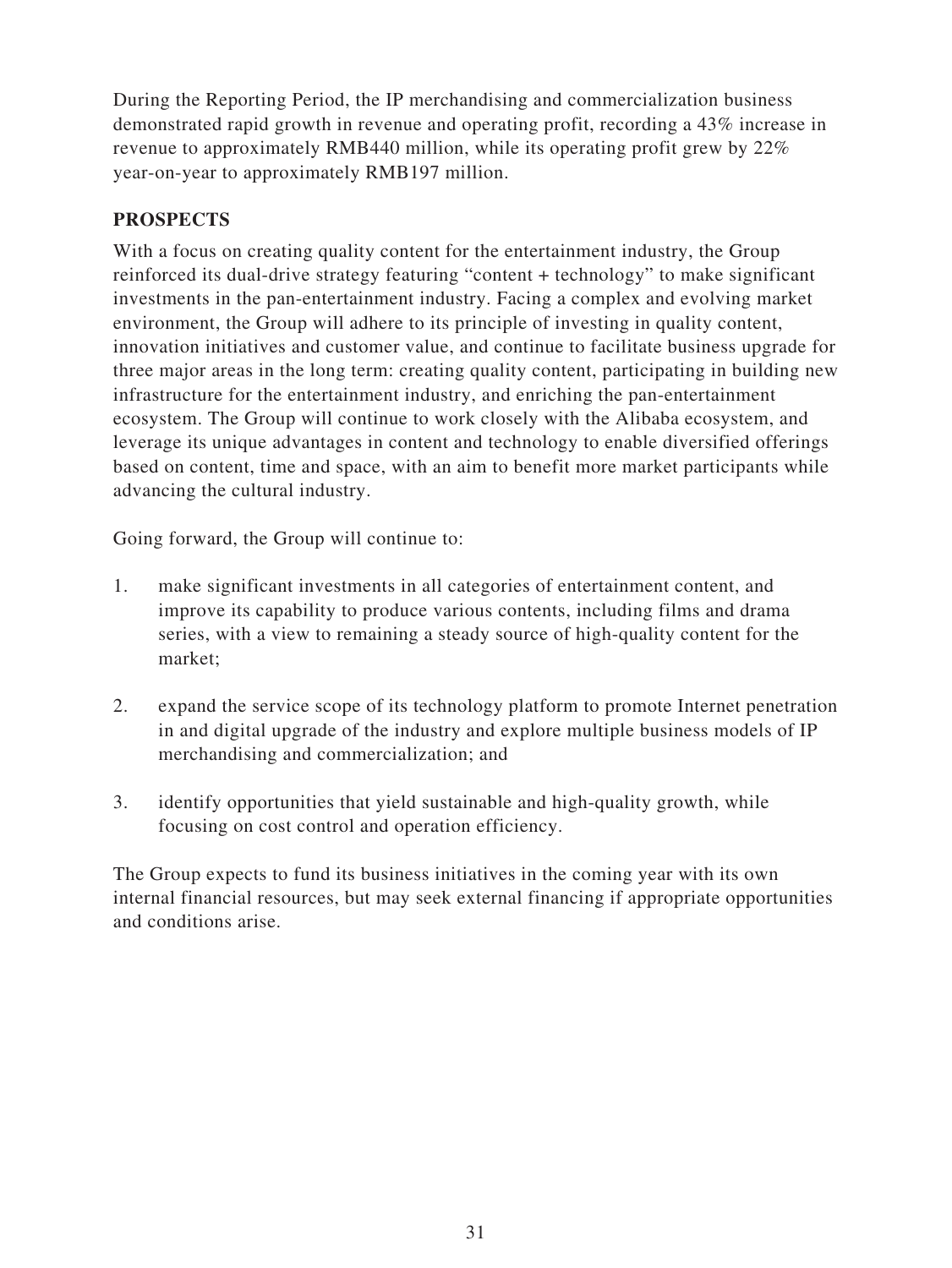## **FINANCIAL REVIEW**

## **Revenue and Profit for the Period**

During the Reporting Period, the Group recorded revenue of approximately RMB3,652 million, representing a year-on-year increase of 28%. Operating profit turned around to a profit of approximately RMB279 million from a loss of approximately RMB108 million for the Previous Period. The adjusted EBITA recorded a profit of approximately RMB143 million, representing an increase of 21% as compared with that for the Previous Period. Comparing the two periods, net profit attributable to owners of the Company benefited from the recovery of the film market from the pandemic, the Group's diversified business structure and focused investment strategy, recording a major turnaround during the Reporting Period from a loss of approximately RMB96 million in the Previous Period to a profit of approximately RMB170 million.

For the Reporting Period, earnings per share (basic and diluted) for the Group turned around to a profit of RMB0.64 cents per share from a loss of RMB0.36 cents per share for the corresponding period of last year.

## **Selling, Marketing and Administrative Expenses**

During the Reporting Period, selling and marketing expenses recorded a year-on-year increase of approximately RMB126 million to approximately RMB565 million from approximately RMB439 million for the Previous Period, primarily attributable to higher marketing expenses of business operations as the film market recovered gradually from the impact of the pandemic. Selling and marketing expenses as a percentage of revenue was in line with that in the Previous Period, reflecting the rigorous management of marketing expenses by the Group to navigate uncertainties in the market.

Administrative expenses in the Reporting Period recorded a year-on-year increase of approximately RMB55 million to approximately RMB925 million from approximately RMB870 million for the Previous Period, primarily attributable to investment in innovative business and the adverse effect of the lingering COVID-19 pandemic on offline business.

## **Finance Income**

During the Reporting Period, the Group recorded net finance income of approximately RMB79 million, which included exchange gains of approximately RMB19 million. As the Group's cash reserves are held in multiple currencies, the exchange gain resulted mainly from the depreciation of RMB against USD in the Reporting Period.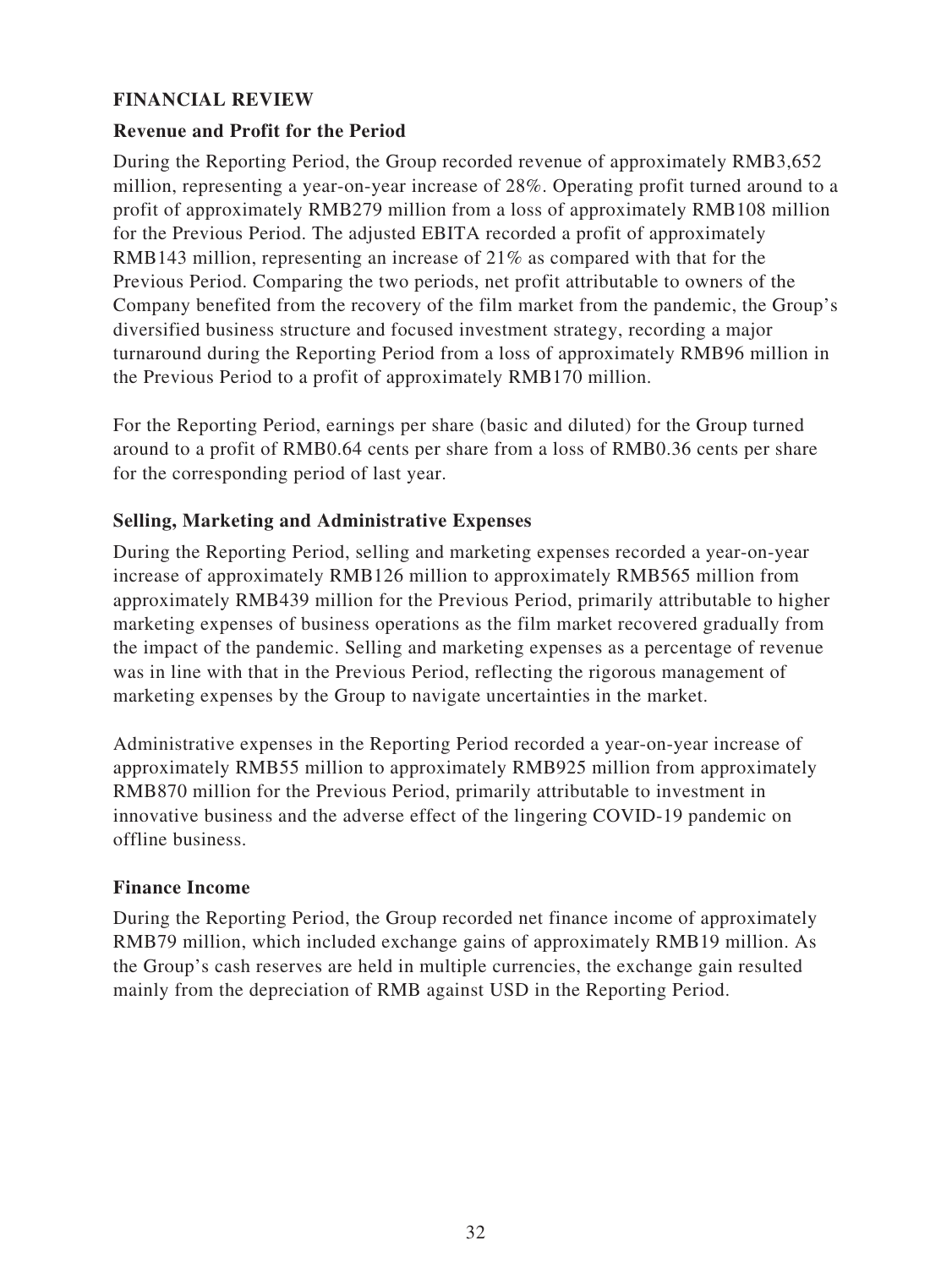## **Significant Investments**

As at March 31, 2022, the Group held 15 investments in joint ventures and associates, all of which were accounted for using the equity method, and combined for a total book value of approximately RMB1,723 million. The Group also held 14 investments in unlisted companies and one investment in a listed company, all of which were accounted for as financial assets at fair value through profit or loss, and combined for a total book value of approximately RMB1,318 million. The three largest investments of the Group were Bona Film Group Limited ("Bona Film"), YH Entertainment Group and Shanghai Tingdong Film Co., Ltd.\* (上海亭東影業有限公司). They are principally engaged in film production and distribution business, artist management and other pan-entertainment businesses, respectively.

The investment in Bona Film constituted a significant investment of the Group, with an investment amount of approximately RMB840 million, representing approximately 7.72% of the equity interest in Bona Film. As at March 31, 2022, the carrying amount of the Group's long-term equity investment in Bona Film was approximately RMB1,026 million, representing 6.59% of the Group's total assets. During the Reporting Period, the Group did not receive any dividend but recorded an unrealized gain of approximately RMB14 million from such investment. The management of the Company does not expect any significant adverse change to the investment in Bona Film for the next financial year, but the value of such investment is subject to the market performance in the future.

The Group adopted a conservative strategy in managing its investment portfolio (including its investment in Bona Film) during the Reporting Period. Save for those disclosed in this announcement, the Group had no other plans for material investments and capital assets as at March 31, 2022.

## **Financial Resources and Liquidity**

As at March 31, 2022, the Group had cash and cash equivalents and bank deposits of approximately RMB3,560 million in multiple currencies. As at March 31, 2022, the Group had no long-term borrowings under a five-year RMB-denominated bank facility with credit limit at approximately RMB48 million, but it had short-term borrowings of RMB9.375 million, which bore interest at 6.405% per annum and were repayable within one year. As at March 31, 2022, the Group was in a net cash position and its gearing ratio (being net borrowings over total equity) was nil (March 31, 2021: nil). The Group actively and regularly reviews and manages its capital structure to maintain a balance between shareholder return and sound capital position. The Group continually makes adjustments, when necessary, to maintain an optimal capital structure and to reduce the cost of capital.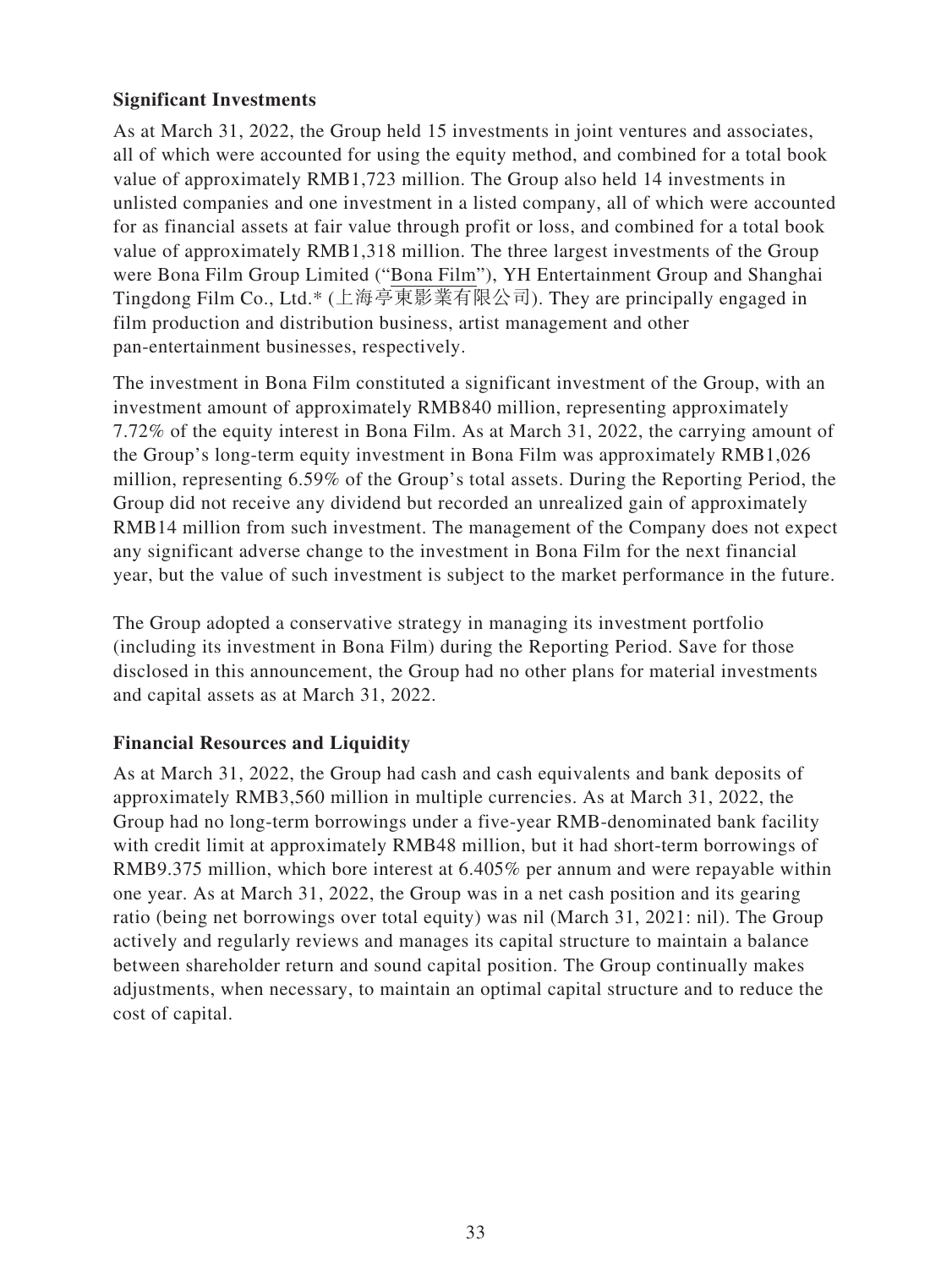# **Foreign Exchange Risks**

The Company holds its cash reserves in RMB, USD and HKD. Although the majority of production costs and administrative expenses are denominated in RMB, the Group requires foreign currencies for its investments and collaborations with studios outside Mainland China. The Group will continue to monitor its capital needs closely and manage foreign exchange risks accordingly. The Group has not used any currency hedging instruments nor financial instruments for hedging purpose, but it aims to ensure that its exposure to exchange rate fluctuation is managed in a cost-effective manner through ongoing assessment.

## **Charge on Assets**

As at March 31, 2022, the Group had pledged borrowings of approximately RMB9 million, which was secured by fixed assets of approximately RMB9 million (March 31, 2021: the Group had pledged borrowings of approximately RMB30 million, which was secured by fixed assets of approximately RMB16 million).

# **Contingent Liabilities**

As at March 31, 2022, the Group did not have any material contingent liabilities (March 31, 2021: nil).

## **Employees and Remuneration Policies**

As at March 31, 2022, the Group, including its subsidiaries but excluding its associates, had 1,334 (March 31, 2021: 1,163) employees. The total employee benefit expenses of the Group were RMB649 million in the Reporting Period. The remuneration policies of the Group are determined based on prevailing market levels and performance of the respective group companies and individual employees. These policies are reviewed on a regular basis. In addition to salary, the Group also offers to its employees other fringe benefits, including year-end bonus, discretionary bonus, share options granted under the Company's share option scheme, awarded shares granted under the Company's share award scheme, contributory provident fund, social security fund, medical benefits and training.

## **Material Acquisitions and Disposals**

The Group did not have any material acquisitions or disposals in relation to subsidiaries, associates and joint ventures during the Reporting Period.

## **Important Events Occurred Since the End of March 31, 2022**

There was no important event affecting the Group which occurred after March 31, 2022 and up to the date of this announcement.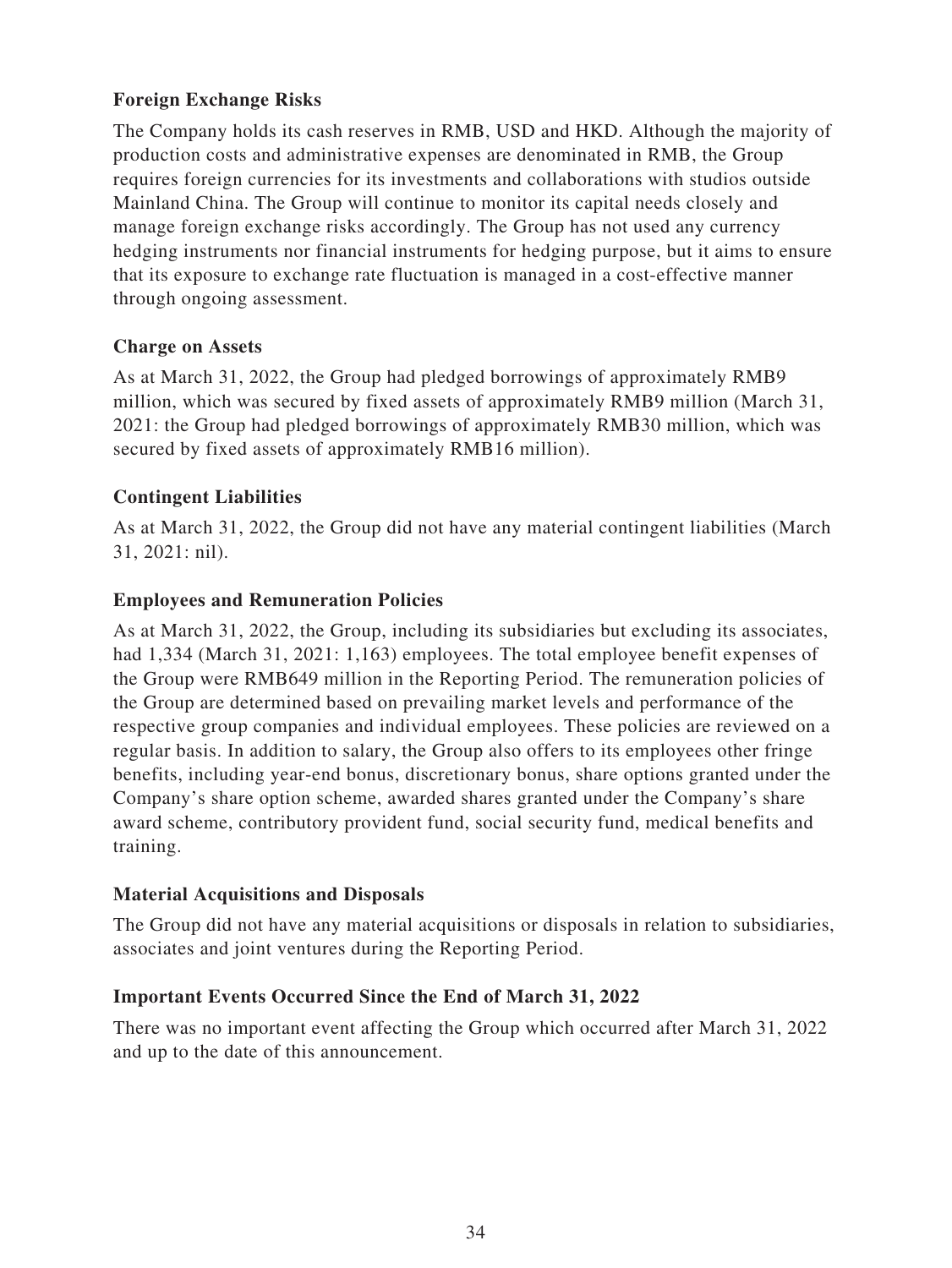# **DIVIDENDS**

The Board has resolved not to recommend the payment of a dividend for the Reporting Period (2021: nil).

# **CORPORATE GOVERNANCE REPORT**

The Company is committed to maintaining a high standard of corporate governance within a sensible framework with an emphasis on the principles of transparency, accountability and independence. The Board believes that good corporate governance is essential to the success of the Company and the enhancement of value to the shareholders of the Company (the "Shareholders").

Throughout the Reporting Period, the Company had applied and complied with the applicable code provisions of the Corporate Governance Code (the "CG Code") as set out in Appendix 14 to the Rules Governing the Listing of Securities on The Stock Exchange of Hong Kong Limited in force during that year (the "Listing Rules"), except for the deviation from code provision A.2.1 (which has been re-numbered as C.2.1 since January 1, 2022) for the CG Code (the "Code Provision A.2.1") for the reasons below.

Code Provision A.2.1 of the CG Code stipulates that the roles of chairman and chief executive should be separate and should not be performed by the same individual. Mr. Fan Luyuan, appointed as the chief executive officer of the Company on August 2, 2017, has also acted as chairman of the Board since October 13, 2017. The Board considers that vesting the roles of both chairman and chief executive officer in the same person will facilitate the development and execution of the Group's business strategies, which will help the Company overcome market challenges and create more value for the Shareholders. The Board believes that the balance of power and authority under such arrangement would not be impaired and would continue to be adequately ensured by the current Board which comprises experienced and high caliber individuals with sufficient number thereof being independent non-executive directors of the Company.

# **MODEL CODE FOR SECURITIES TRANSACTIONS BY DIRECTORS AND RELEVANT EMPLOYEES**

The Company has adopted its own code for securities transactions by the Directors and certain officers and employees of the Company or its subsidiaries who are considered to be likely in possession of unpublished inside information in relation to the Company or its securities, on terms not less exacting than those in the Model Code for Securities Transactions by Directors of Listed Issuers (the "Model Code") as set out in Appendix 10 to the Listing Rules.

Having made specific enquiry of all Directors, all Directors have confirmed that they have complied with the required standard as set out in the Model Code and the Company's code for securities transactions during the Reporting Period.